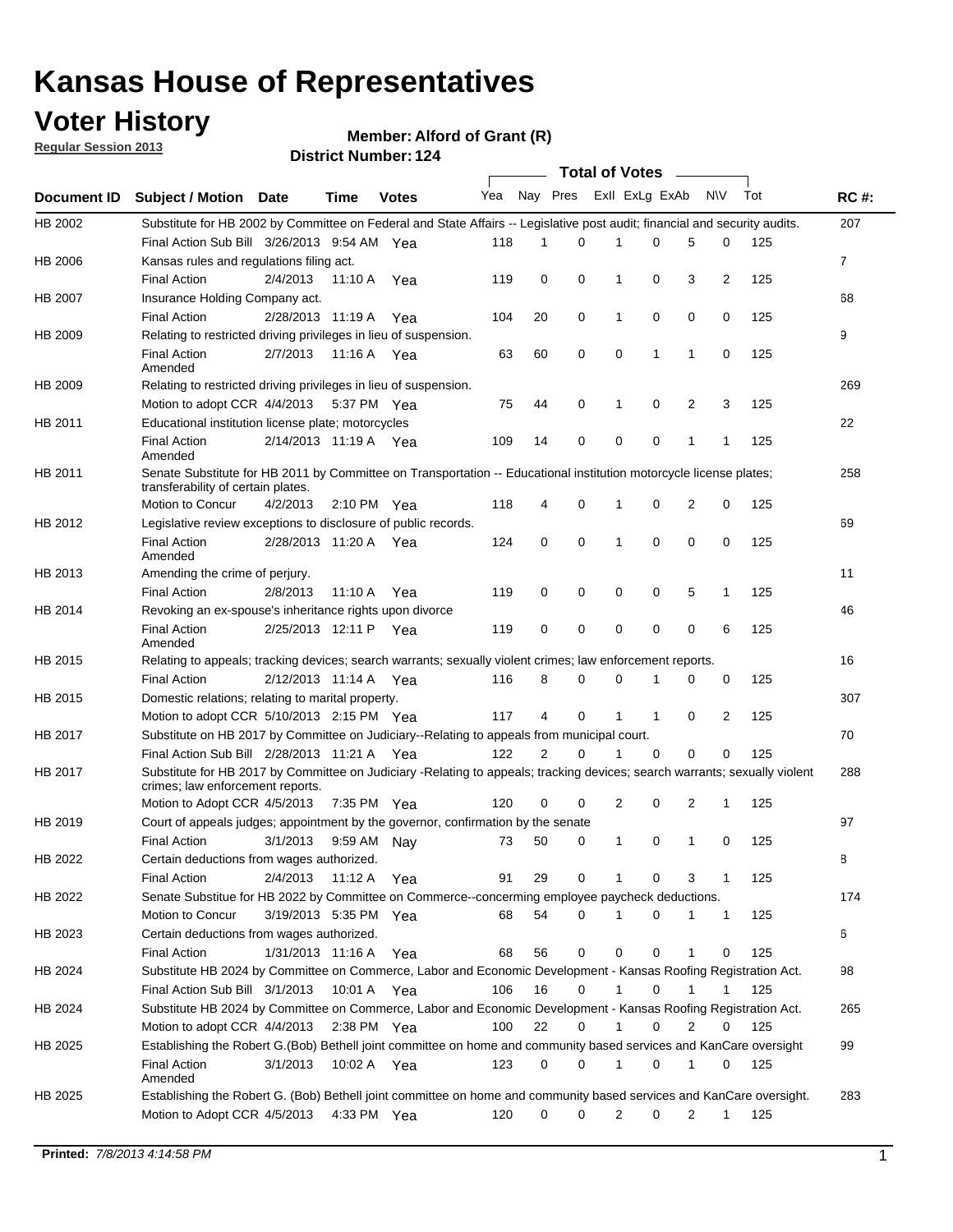## **Voter History**

**Member: Alford of Grant (R)** 

**Regular Session 2013**

|                |                                                                                                                                                                                                                                                        |                       |             |              |     |                         | <b>Total of Votes</b> |   |   |                |           |     |             |
|----------------|--------------------------------------------------------------------------------------------------------------------------------------------------------------------------------------------------------------------------------------------------------|-----------------------|-------------|--------------|-----|-------------------------|-----------------------|---|---|----------------|-----------|-----|-------------|
| Document ID    | <b>Subject / Motion</b>                                                                                                                                                                                                                                | Date                  | Time        | <b>Votes</b> | Yea | Nay Pres Exll ExLg ExAb |                       |   |   |                | <b>NV</b> | Tot | <b>RC#:</b> |
| HB 2028        | Providing for venue in Shawnee County District Court in certain forfeiture proceedings                                                                                                                                                                 |                       |             |              |     |                         |                       |   |   |                |           |     | 12          |
|                | <b>Final Action</b><br>Amended                                                                                                                                                                                                                         | 2/8/2013              | 11:12 A Yea |              | 119 | 1                       | $\Omega$              | 0 | 0 | 5              | 0         | 125 |             |
| HB 2028        | Providing for venue in Shawnee County District Court in certain forfeiture proceedings<br>Motion to Concur                                                                                                                                             |                       |             |              |     | 0                       | 0                     | 2 | 0 | 2              | 1         | 125 | 199         |
| HB 2030        |                                                                                                                                                                                                                                                        | 3/25/2013 9:36 AM Yea |             |              | 120 |                         |                       |   |   |                |           |     | 25          |
|                | Creating wounded warrior deer hunting permits for injured combat veterans.<br><b>Final Action</b>                                                                                                                                                      | 2/15/2013 11:16 A     |             | Yea          | 115 | 0                       | 0                     | 2 | 2 | 3              | 3         | 125 |             |
|                | Amended                                                                                                                                                                                                                                                |                       |             |              |     |                         |                       |   |   |                |           |     |             |
| HB 2033        | Concerning the regulation of knives<br><b>Final Action</b>                                                                                                                                                                                             |                       |             |              |     |                         | 0                     | 1 | 0 |                | 0         |     | 143         |
|                |                                                                                                                                                                                                                                                        | 3/7/2013              | 12:12 P     | Yea          | 93  | 28                      |                       |   |   | 3              |           | 125 |             |
| HB 2033        | Concerning the regulation of knives.                                                                                                                                                                                                                   |                       |             |              |     |                         |                       |   |   |                |           |     | 270         |
|                | Motion to adopt CCR 4/4/2013                                                                                                                                                                                                                           |                       | 5:43 PM Yea |              | 95  | 26                      | 0                     |   | 0 | 3              | 0         | 125 |             |
| HB 2034        | Human trafficking; crimes of commercial sexual exploitation of a child, selling sexual relations, promoting the sale of sexual<br>relations and buying sexual relations; children in need of care; staff secure faciliies.                             |                       |             |              |     |                         |                       |   |   |                |           |     | 17          |
|                | <b>Final Action</b><br>Amended                                                                                                                                                                                                                         | 2/12/2013 11:16 A Yea |             |              | 124 | 0                       | 0                     | 0 | 1 | 0              | 0         | 125 |             |
| HB 2034        | S Sub for HB 2034 by Committee on Judiciary - Human trafficking; crimes of commercial sexual exploitation of a child, selling<br>sexual relations, promoting the sale of sexual relations and buying sexual relations; children in need of care; staff |                       |             |              |     |                         |                       |   |   |                |           |     | 282         |
|                | Motion to Adopt CCR 4/5/2013 4:18 PM Yea                                                                                                                                                                                                               |                       |             |              | 120 | 0                       | 0                     | 2 | 0 | $\overline{2}$ | 1         | 125 |             |
| HB 2035        | Cities; experience requirements for plumbers, electricians and certain mechanical contractors.<br><b>Final Action</b>                                                                                                                                  | 2/18/2013 11:16 A     |             | Yea          | 117 | 2                       | 0                     | 2 | 0 | 4              | 0         | 125 | 29          |
|                | Public property; religious displays; other displays.                                                                                                                                                                                                   |                       |             |              |     |                         |                       |   |   |                |           |     | 176         |
| HB 2037        | <b>Final Action</b>                                                                                                                                                                                                                                    | 3/20/2013 10:27 A Yea |             |              | 120 | 3                       | 0                     | 1 | 0 | 1              | 0         | 125 |             |
| HB 2041        | Criminal history record information; definition; municipal court reporting; district court reporting.                                                                                                                                                  |                       |             |              |     |                         |                       |   |   |                |           |     | 19          |
|                | <b>Final Action</b>                                                                                                                                                                                                                                    | 2/13/2013 11:23 A     |             | Yea          | 119 | 3                       | 0                     | 0 | 0 | 3              | 0         | 125 |             |
| HB 2042        | Appraisal of property for taxation purposes; appeals; changes.                                                                                                                                                                                         |                       |             |              |     |                         |                       |   |   |                |           |     | 158         |
|                | <b>Final Action</b><br>Amended                                                                                                                                                                                                                         | 3/18/2013 11:19 A     |             | Yea          | 109 | 12                      | 0                     | 2 | 0 | 2              | 0         | 125 |             |
| HB 2043        | Aggravated battery; driving under the influence.                                                                                                                                                                                                       |                       |             |              |     |                         |                       |   |   |                |           |     | 100         |
|                | <b>Final Action</b><br>Amended                                                                                                                                                                                                                         | 3/1/2013              | 10:03 A Yea |              | 123 | 0                       | 0                     | 1 | 0 | 1              | 0         | 125 |             |
| HB 2043        | Senate Substitute for HB 2043 by Committee on Judiciary - Attorney general; duties and responsibilities; notice of intent to<br>seek the death penalty.                                                                                                |                       |             |              |     |                         |                       |   |   |                |           |     | 271         |
|                | Motion to adopt CCR 4/4/2013                                                                                                                                                                                                                           |                       | 5:48 PM Yea |              | 121 | 0                       | 0                     |   | 0 | 3              | 0         | 125 |             |
| <b>HB 2044</b> | Increasing the penalty for a person who distributes a controlled substance that causes great bodily harm or death.                                                                                                                                     |                       |             |              |     |                         |                       |   |   |                |           |     | 101         |
|                | <b>Final Action</b><br>Amended                                                                                                                                                                                                                         | 3/1/2013              | 10:05 A     | Yea          | 112 | 11                      | $\Omega$              | 1 | 0 | 1              | 0         | 125 |             |
| HB 2047        | Requiring certain municipalities to vote to increase property tax revenues over previous year when such increase exceeds<br>inflation; publication.                                                                                                    |                       |             |              |     |                         |                       |   |   |                |           |     | 186         |
|                | <b>Final Action</b><br>Amended                                                                                                                                                                                                                         | 3/21/2013 11:29 A     |             | Nay          | 68  | 53                      | 0                     | 1 | 0 | 3              | 0         | 125 |             |
| HB 2049        | Kansas department of agriculture; increasing certain fees and eliminating sunsets on various program fees.                                                                                                                                             |                       |             |              |     |                         |                       |   |   |                |           |     | 59          |
|                | <b>Final Action</b><br>Amended                                                                                                                                                                                                                         | 2/27/2013 12:23 P     |             | Yea          | 77  | 46                      | 0                     |   | 0 | 1              | 0         | 125 |             |
| HB 2049        | Kansas department of agriculture; increasing certain fees; concerning sunsets on various program fees.                                                                                                                                                 |                       |             |              |     |                         |                       |   |   |                |           |     | 324         |
|                | Motion to adopt CCR 6/2/2013                                                                                                                                                                                                                           |                       | 12:28 A     | Nay          | 45  | 64                      | 0                     | 1 | 0 | 6              | 9         | 125 |             |
| HB 2050        | Agriculture; agricultural chemical registration; pesticide business liablity insurance; repeal of the Kansas agricultural liming<br>materials act.                                                                                                     |                       |             |              |     |                         |                       |   |   |                |           |     | 60          |
|                | <b>Final Action</b><br>Amended                                                                                                                                                                                                                         | 2/27/2013 12:25 P     |             | Yea          | 103 | 20                      | 0                     | 1 | 0 | 1              | 0         | 125 |             |
| HB 2051        | Substitute for HB 2051 by Committee on Agriculture and Natural Resources--Amending provisions relating to dams,<br>obstructions, sstreams and water flex accounts and transfer permits.                                                                |                       |             |              |     |                         |                       |   |   |                |           |     | 50          |
|                | Final Action Sub Bill 2/26/2013 2:12 PM Yea                                                                                                                                                                                                            |                       |             |              | 117 | 2                       | 0                     | 0 | 0 | 0              | 6         | 125 |             |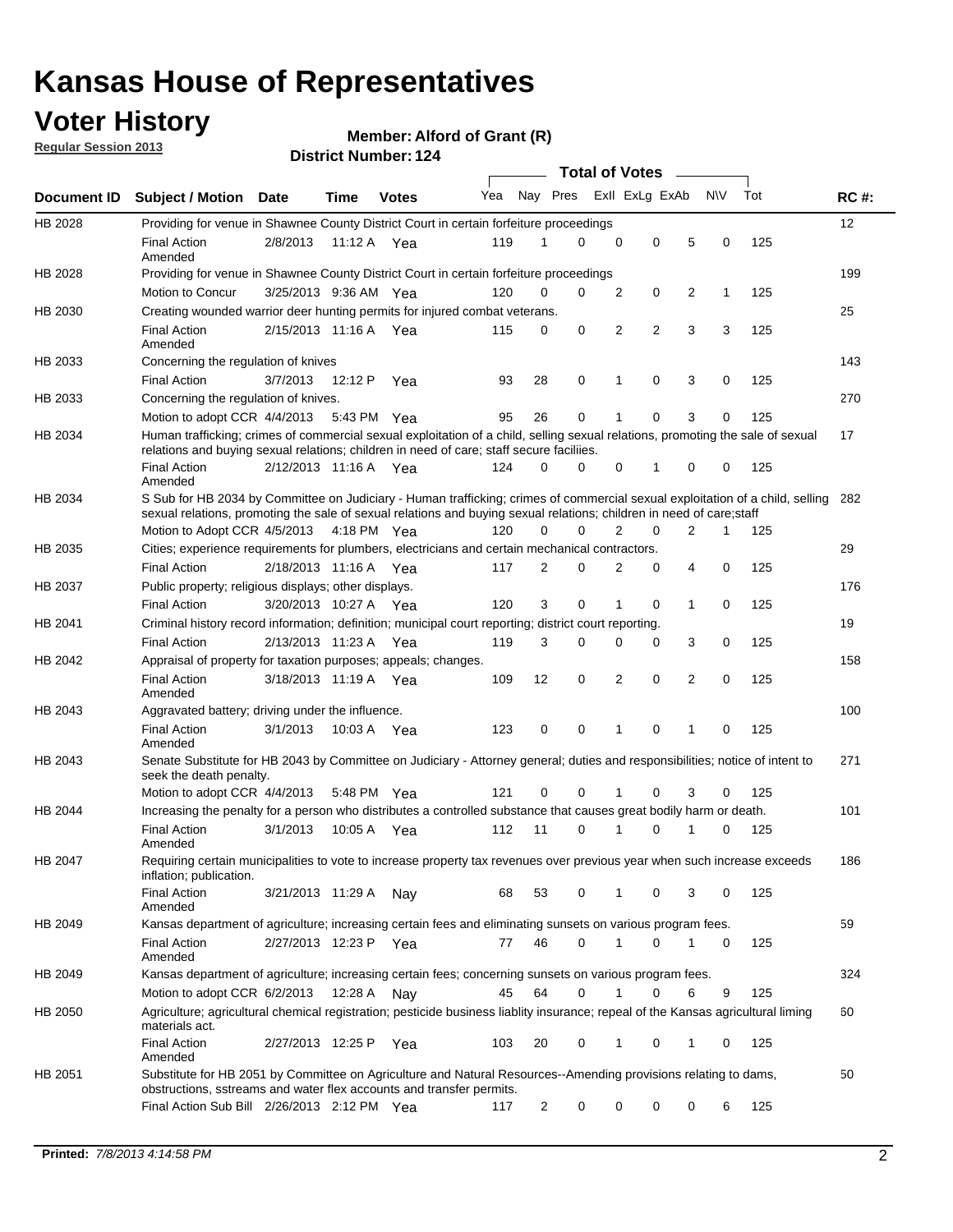## **Voter History**

**Member: Alford of Grant (R)** 

**Regular Session 2013**

|                |                                                                                                                                                                                                                                          |                       |             |              |     |              |                         | Total of Votes – |                |                |              |                |     |             |
|----------------|------------------------------------------------------------------------------------------------------------------------------------------------------------------------------------------------------------------------------------------|-----------------------|-------------|--------------|-----|--------------|-------------------------|------------------|----------------|----------------|--------------|----------------|-----|-------------|
| Document ID    | <b>Subject / Motion Date</b>                                                                                                                                                                                                             |                       | <b>Time</b> | <b>Votes</b> | Yea |              | Nay Pres Exll ExLg ExAb |                  |                |                |              | <b>NV</b>      | Tot | <b>RC#:</b> |
| HB 2052        | Discharging a firearm inside or into a city; unlawful acts; exceptions.                                                                                                                                                                  |                       |             |              |     |              |                         |                  |                |                |              |                |     | 155         |
|                | <b>Final Action</b><br>Amended                                                                                                                                                                                                           | 3/14/2013 11:20 A Yea |             |              | 121 | 2            | 0                       |                  | $\Omega$       | $\Omega$       | 2            | 0              | 125 |             |
| HB 2052        | Senate Substitute for HB 2052 by Committee on Federal and State Affairs - Concerning firearms; personal and family<br>protection act; concealed handguns in public building; other changes; unlawful discharge of a firearm inside city. |                       |             |              |     |              |                         |                  |                |                |              |                |     | 300         |
|                | Motion to Adopt CCR 4/5/2013                                                                                                                                                                                                             |                       |             | 10:24 P Yea  | 104 | 16           |                         | $\Omega$         | 2              | 0              | 2            | $\mathbf 1$    | 125 |             |
| HB 2055        | Personal and Familly Protection Act; public buildings; adequate security.                                                                                                                                                                |                       |             |              |     |              |                         |                  |                |                |              |                |     | 156         |
|                | <b>Final Action</b><br>Amended                                                                                                                                                                                                           | 3/14/2013 11:26 A     |             | Yea          | 84  | 38           | 0                       |                  | $\mathbf 0$    | 0              | 2            | 1              | 125 |             |
| <b>HB 2057</b> | Concerning property taxation; relating to county appraisers; appointing interim appraiser.                                                                                                                                               |                       |             |              |     |              |                         |                  |                |                |              |                |     | 208         |
|                | <b>Final Action</b>                                                                                                                                                                                                                      | 3/26/2013 9:55 AM Yea |             |              | 119 | 0            |                         | 0                | $\mathbf 1$    | 0              | 5            | 0              | 125 |             |
| HB 2058        | Taxation of helium and certain other gases under mineral severance tax, and prohibition of certain refunds related thereto.                                                                                                              |                       |             |              |     |              |                         |                  |                |                |              |                |     | 159         |
|                | <b>Final Action</b>                                                                                                                                                                                                                      | 3/18/2013 11:21 A Yea |             |              | 119 | 2            |                         | 0                | 2              | 0              | 2            | $\Omega$       | 125 |             |
| HB 2059        | Income tax deductions and modifications and severance tax exemptions; basis of partner's interest and shareholder's stock;<br>statutory clarification.                                                                                   |                       |             |              |     |              |                         |                  |                |                |              |                |     | 14          |
|                | <b>Final Action</b><br>Amended                                                                                                                                                                                                           | 2/11/2013 11:42 A     |             | Yea          | 122 | 2            | 0                       |                  | 0              | 0              | 1            | 0              | 125 |             |
| HB 2059        | Income tax deductions and modifications and severance tax exemptions; basis of partner's interest and shareholder's stock;<br>statutory clarification.                                                                                   |                       |             |              |     |              |                         |                  |                |                |              |                |     | 293         |
|                | Motion to Concur                                                                                                                                                                                                                         | 4/5/2013              | 8:14 PM     | Nav          | 0   | 120          | 0                       |                  | 2              | 0              | 2            | 1              | 125 |             |
| HB 2059        | Income tax rates, deductions and credits; rural opportunity zones; sales tax rates and distribution of revenue; severance tax;<br>and property tax exemptions for IRB property and property damaged by natural disaster.                 |                       |             |              |     |              |                         |                  |                |                |              |                |     | 322         |
|                | Motion to adopt CCR 6/2/2013                                                                                                                                                                                                             |                       | 12:11 A     | Yea          | 69  | 45           |                         | 0                | 1              | 0              | 6            | 4              | 125 |             |
| HB 2060        | Prohibiting certain confined persons from receiving food sales tax refunds and homestead property tax refunds.                                                                                                                           |                       |             |              |     |              |                         |                  |                |                |              |                |     | 10          |
|                | <b>Final Action</b><br>Amended                                                                                                                                                                                                           | 2/7/2013              | 11:18 A     | Yea          | 123 | 0            | 0                       |                  | $\Omega$       | 1              | 1            | 0              | 125 |             |
| HB 2065        | Creating the crime of home improvement fraud.                                                                                                                                                                                            |                       |             |              |     |              |                         |                  |                |                |              |                |     | 20          |
|                | <b>Final Action</b><br>Amended                                                                                                                                                                                                           | 2/13/2013 11:26 A Yea |             |              | 106 | 16           | 0                       |                  | $\mathbf 0$    | $\Omega$       | 3            | 0              | 125 |             |
| HB 2066        | Physical therapists; evaluation and treatment of patients.                                                                                                                                                                               |                       |             |              |     |              |                         |                  |                |                |              |                |     | 26          |
|                | <b>Final Action</b><br>Amended                                                                                                                                                                                                           | 2/15/2013 11:18 A Yea |             |              | 98  | 16           | 0                       |                  | 2              | $\overline{2}$ | 3            | 4              | 125 |             |
| HB 2067        | Board of nursing; assistant attorneys general.                                                                                                                                                                                           |                       |             |              |     |              |                         |                  |                |                |              |                |     | 15          |
|                | <b>Final Action</b>                                                                                                                                                                                                                      | 2/11/2013 11:44 A Yea |             |              | 123 | 1            | $\mathbf 0$             |                  | 0              | 0              | 1            | 0              | 125 |             |
| HB 2069        | Public policy; certain city ordinances and county resolutions declared void.                                                                                                                                                             |                       |             |              |     |              |                         |                  |                |                |              |                |     | 102         |
|                | <b>Final Action</b><br>Amended                                                                                                                                                                                                           | 3/1/2013              | 10:06 A     | Yea          | 92  | 31           | 0                       |                  | 1              | 0              | 1            | 0              | 125 |             |
| HB 2069        | Public policy; certain city ordinances and county resolutions declared void.                                                                                                                                                             |                       |             |              |     |              |                         |                  |                |                |              |                |     | 292         |
|                | Motion to Concur                                                                                                                                                                                                                         | 4/5/2013              |             | 8:04 PM Yea  | 88  | 32           |                         | 0                | 2              | 0              | 2            | 1              | 125 |             |
| HB 2070        | Appearance bond conditions; surety and bounty hunter regulation.                                                                                                                                                                         |                       |             |              |     |              |                         |                  |                |                |              |                |     | 103         |
|                | <b>Final Action</b><br>Amended                                                                                                                                                                                                           | 3/1/2013              |             | 10:08 A Yea  | 122 | $\mathbf{1}$ | 0                       |                  | $\mathbf{1}$   | $\mathbf 0$    | $\mathbf{1}$ | 0              | 125 |             |
| HB 2074        | Cities and counties; solid waste disposal areas; restrictions.                                                                                                                                                                           |                       |             |              |     |              |                         |                  |                |                |              |                |     | 139         |
|                | <b>Emergency Final</b><br><b>Action Amend</b>                                                                                                                                                                                            | 3/1/2013              |             | 1:11 PM Yea  | 102 | 19           | 0                       |                  | $\mathbf{1}$   | 0              | 1            | $\overline{2}$ | 125 |             |
| HB 2075        | Cities; qualifications and rehabilitation of abandoned property.                                                                                                                                                                         |                       |             |              |     |              |                         |                  |                |                |              |                |     | 61          |
|                | <b>Final Action</b><br>Amended                                                                                                                                                                                                           | 2/27/2013 12:27 P     |             | Yea          | 72  | 51           | 0                       |                  | 1              | 0              | 1            | 0              | 125 |             |
| HB 2077        | Granting professional licenses to military service members.<br><b>Final Action</b><br>Amended                                                                                                                                            | 2/26/2013 2:13 PM Yea |             |              | 119 | 0            |                         | 0                | $\overline{2}$ | 0              | 2            | 2              | 125 | 51          |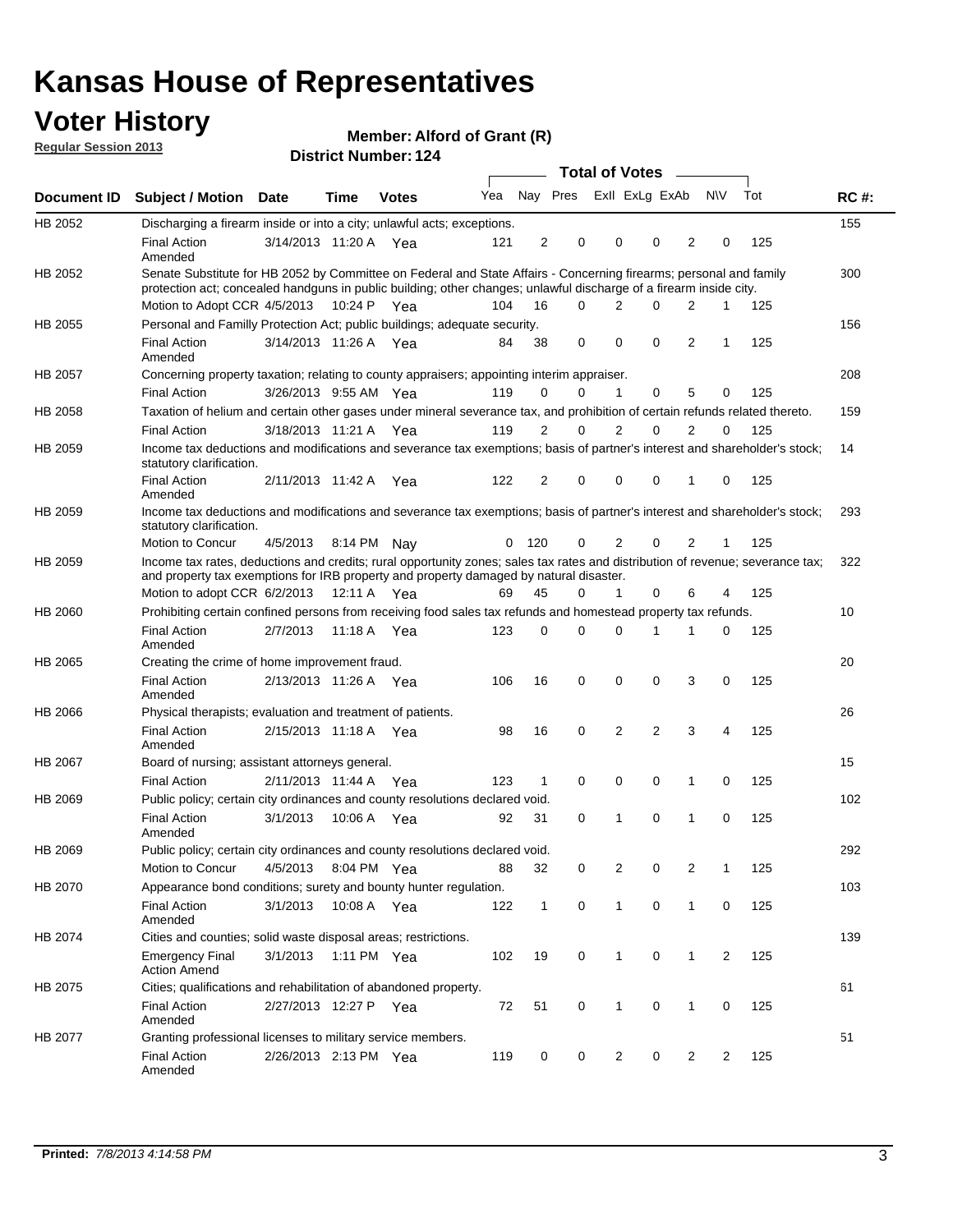## **Voter History**

**Member: Alford of Grant (R)** 

**Regular Session 2013**

|             |                                                                                                                                                                                                       |                       |             | דו הסטוווטנו ועווווט <i>י</i> |     |              |             | <b>Total of Votes</b> |             | $\sim$         |           |     |             |
|-------------|-------------------------------------------------------------------------------------------------------------------------------------------------------------------------------------------------------|-----------------------|-------------|-------------------------------|-----|--------------|-------------|-----------------------|-------------|----------------|-----------|-----|-------------|
| Document ID | <b>Subject / Motion Date</b>                                                                                                                                                                          |                       | <b>Time</b> | <b>Votes</b>                  | Yea | Nay Pres     |             | Exll ExLg ExAb        |             |                | <b>NV</b> | Tot | <b>RC#:</b> |
| HB 2078     | Authorizing certain licensing boards to accept education, training or experience completed in the military towards licensure in<br>this state.                                                        |                       |             |                               |     |              |             |                       |             |                |           |     | 52          |
|             | <b>Final Action</b><br>Amended                                                                                                                                                                        | 2/26/2013 2:14 PM Yea |             |                               | 119 | 0            | 0           | 2                     | 0           | $\overline{2}$ | 2         | 125 |             |
| HB 2078     | Authorizing certain licensing boards to accept education, training or experience of military service members towards obtaining 275<br>licensure in this state.                                        |                       |             |                               |     |              |             |                       |             |                |           |     |             |
|             | Motion to adopt CCR 4/5/2013                                                                                                                                                                          |                       | 11:42 A     | Yea                           | 120 | 0            | $\mathbf 0$ | $\overline{2}$        | 0           | 3              | 0         | 125 |             |
| HB 2081     | Forfeiture of property related to violations of certain criminal acts.                                                                                                                                |                       |             |                               |     |              |             |                       |             |                |           |     | 18          |
|             | <b>Final Action</b><br>Amended                                                                                                                                                                        | 2/12/2013 11:17 A Yea |             |                               | 124 | 0            | 0           | $\Omega$              | 1           | 0              | 0         | 125 |             |
| HB 2081     | Forfeiture of property related to violations of certain criminal acts.                                                                                                                                |                       |             |                               |     |              |             |                       |             |                |           |     | 306         |
|             | Motion to adopt CCR 5/10/2013 10:38 A                                                                                                                                                                 |                       |             | Yea                           | 121 | 0            | 0           | 1                     | 1           | 2              | 0         | 125 |             |
| HB 2083     | Public employees relations boards; assessment of certain costs.                                                                                                                                       |                       |             |                               |     |              |             |                       |             |                |           |     | 104         |
|             | <b>Final Action</b><br>Amended                                                                                                                                                                        | 3/1/2013              | 10:09 A     | Yea                           | 87  | 36           | 0           | 1                     | 0           | 1              | 0         | 125 |             |
| HB 2084     | Tax credits for community services contributions; youth apprenticeship and entrepreneurship.                                                                                                          |                       |             |                               |     |              |             |                       |             |                |           |     | 105         |
|             | <b>Final Action</b><br>Amended                                                                                                                                                                        | 3/1/2013              | 10:11 A     | Yea                           | 120 | 3            | 0           |                       | $\mathbf 0$ | $\mathbf{1}$   | 0         | 125 |             |
| HB 2084     | Tax credits for community services contributions; youth apprenticeship and entrepreneurship.                                                                                                          |                       |             |                               |     |              |             |                       |             |                |           |     | 316         |
|             | Sub Motion to Concur 5/24/2013 9:33 AM Nay                                                                                                                                                            |                       |             |                               | 5   | - 109        | 0           | 1                     | 0           | 9              | 1         | 125 |             |
| HB 2086     | Eligible infrastructure costs for tax increment financing and community improvement districts; bond repayment tax revenue<br>pledge requirements.                                                     |                       |             |                               |     |              |             |                       |             |                |           |     | 160         |
|             | <b>Final Action</b>                                                                                                                                                                                   | 3/18/2013 11:24 A     |             | Yea                           | 61  | 60           | 0           | 2                     | 0           | 2              | 0         | 125 |             |
| HB 2086     | Eligible infrastructure costs for tax increment financing and community improvement districts; bond repayment tax revenue<br>pledge requirements.                                                     |                       |             |                               |     |              |             |                       |             |                |           |     | 173         |
|             | <b>Final Action</b>                                                                                                                                                                                   | 3/19/2013 5:25 PM     |             | Yea                           | 81  | 41           | 0           | 1                     | 0           | 1              | 1         | 125 |             |
| HB 2091     | Publication of delinquent personal property tax statements.                                                                                                                                           |                       |             |                               |     |              |             |                       |             |                |           |     | 161         |
|             | <b>Final Action</b><br>Amended                                                                                                                                                                        | 3/18/2013 11:25 A     |             | Yea                           | 81  | 40           | 0           | 2                     | 0           | $\overline{2}$ | 0         | 125 |             |
| HB 2093     | Amending the crime of identity theft.                                                                                                                                                                 |                       |             |                               |     |              |             |                       |             |                |           |     | 106         |
|             | <b>Final Action</b><br>Amended                                                                                                                                                                        | 3/1/2013              | 10:12 A     | Yea                           | 123 | 0            | $\Omega$    | 1                     | 0           | 1              | 0         | 125 |             |
| HB 2093     | Senate Substitute for HB 2093 by Committee on Judiciary - Identity theft and identity fraud; unlawful acts concerning<br>computers; DNA testing and exculpatory evidence; murder in the first degree. |                       |             |                               |     |              |             |                       |             |                |           |     | 289         |
|             | Motion to Adopt CCR 4/5/2013 7:49 PM Yea                                                                                                                                                              |                       |             |                               | 118 | 2            | 0           | 2                     | 0           | 2              | 1         | 125 |             |
| HB 2094     | Student electronic privacy at public and private postsecondary educational institutions.                                                                                                              |                       |             |                               |     |              |             |                       |             |                |           |     | 164         |
|             | <b>Final Action</b><br>Amended                                                                                                                                                                        | 3/19/2013 10:33 A     |             | Yea                           | 123 | 0            | 0           | 1                     | 0           | 1              | 0         | 125 |             |
| HB 2096     | Local governmental entities and investment of public moneys.                                                                                                                                          |                       |             |                               |     |              |             |                       |             |                |           |     | 23          |
|             | <b>Final Action</b>                                                                                                                                                                                   | 2/14/2013 11:21 A     |             | Yea                           | 123 | 0            | 0           | 0                     | 0           | 1              | 1         | 125 |             |
| HB 2099     | Insurance- updating certain statutory references.                                                                                                                                                     |                       |             |                               |     |              |             |                       |             |                |           |     | 71          |
|             | <b>Final Action</b><br>Amended                                                                                                                                                                        | 2/28/2013 11:23 A     |             | Yea                           | 124 | 0            | 0           | 1                     | 0           | 0              | 0         | 125 |             |
| HB 2101     | Interstate transmission siting compact.                                                                                                                                                               |                       |             |                               |     |              |             |                       |             |                |           |     | 209         |
|             | Final Action<br>Amended                                                                                                                                                                               | 3/26/2013 9:56 AM Yea |             |                               | 118 | $\mathbf{1}$ | 0           | 1                     | 0           | 5              | 0         | 125 |             |
| HB 2105     | Substitute HB 2105 by Committee on Commerce, Labor and Economic Development - Employment security law.                                                                                                |                       |             |                               |     |              |             |                       |             |                |           |     | 107         |
|             | Final Action Sub Bill 3/1/2013                                                                                                                                                                        |                       | 10:13 A Yea |                               | 88  | 35           | 0           |                       | 0           | 1              | 0         | 125 |             |
| HB 2105     | Substitute HB 2105 by Committee on Commerce, Labor and Economic Development - Employment security law.                                                                                                |                       |             |                               |     |              |             |                       |             |                |           |     | 298         |
|             | Motion to adopt CCR 4/5/2013                                                                                                                                                                          |                       | 9:46 PM Yea |                               | 89  | 31           | 0           | 2                     | 0           | 2              | 1         | 125 |             |
| HB 2106     | Portable electronics insurance act.                                                                                                                                                                   |                       |             |                               |     |              |             |                       |             |                |           |     | 133         |
|             | <b>Emergency Final</b><br>Action                                                                                                                                                                      | 3/1/2013              | 1:03 PM Yea |                               | 117 | 4            | 0           | $\mathbf{1}$          | 0           | $\mathbf{1}$   | 2         | 125 |             |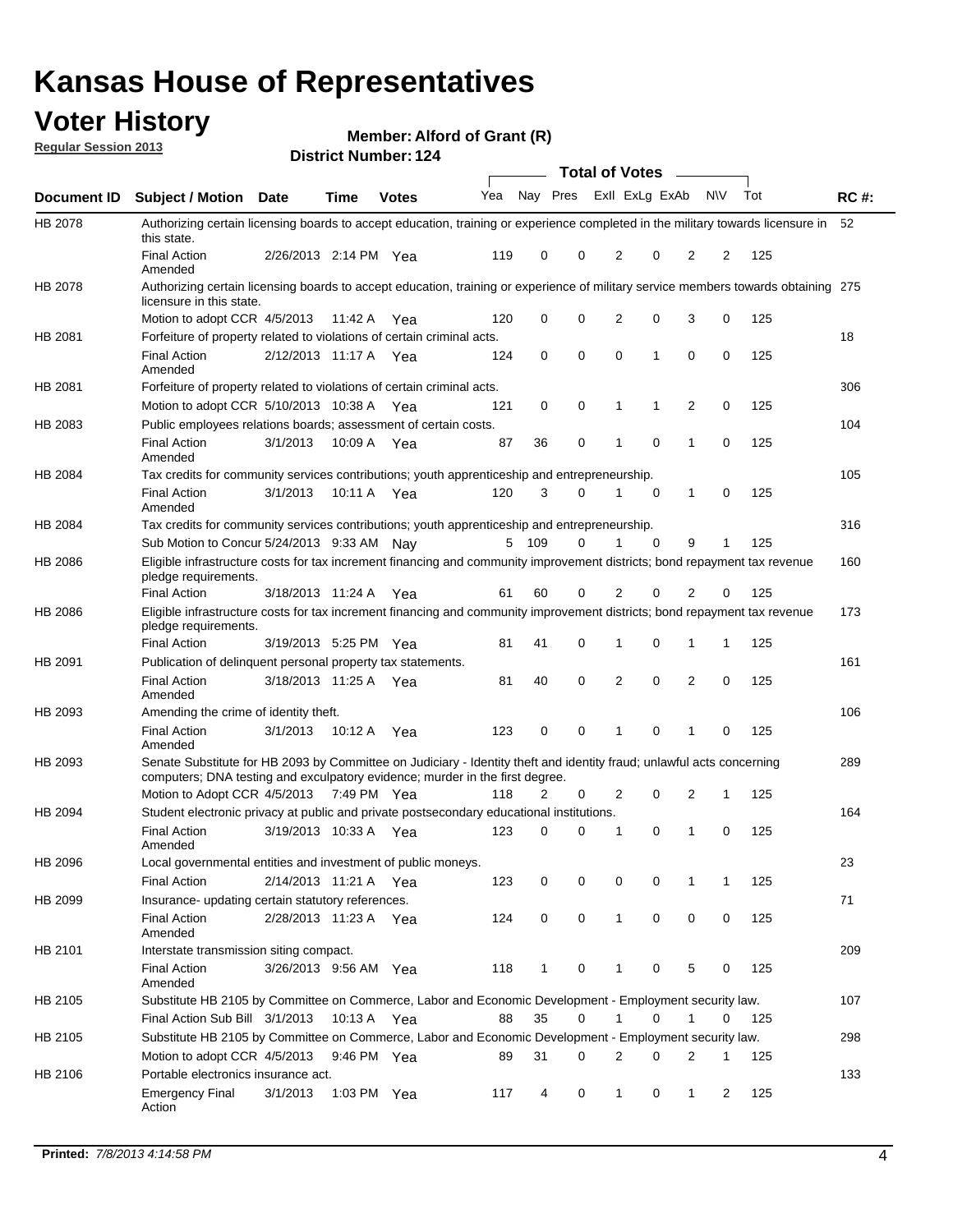## **Voter History**

**Member: Alford of Grant (R)** 

**Regular Session 2013**

| Nay Pres Exll ExLg ExAb<br><b>NV</b><br>Tot<br>Yea<br><b>RC#:</b><br><b>Subject / Motion</b><br><b>Time</b><br><b>Date</b><br><b>Votes</b><br>134<br>Insurance; enacting the electronic notice and document act.<br>3/1/2013<br>121<br>0<br>0<br>0<br>125<br><b>Emergency Final</b><br>1:04 PM Yea<br>1<br>1<br>2<br><b>Action Amend</b><br>281<br>Insurance; enacting the electronic notice and document act, return of premiums separate from the notice of adverse<br>underwriting decision, statutory updates, uninsurable health plan increase in lifetime limit, mandate lite, certain company<br>dividend plans.<br>2<br>3<br>Motion to Adopt CCR 4/5/2013<br>50<br>0<br>0<br>1<br>125<br>4:06 PM<br>69<br>Nav<br>108<br>School finance; military pupil count.<br>0<br><b>Final Action</b><br>19<br>0<br>$\mathbf{1}$<br>0<br>125<br>3/1/2013<br>10:15 A<br>Yea<br>104<br>1<br>Enacting the Kansas children's protection act.<br>277<br>Motion to Adopt CCR 4/5/2013<br>2<br>0<br>2<br>0<br>3<br>2<br>125<br>12:31 P Yea<br>116<br>Campaign finance; transfer of campaign money to another candidacy.<br>72<br>0<br>0<br>125<br>2/28/2013 11:25 A Yea<br>29<br>0<br>0<br><b>Final Action</b><br>95<br>1<br>Amended<br>21<br>Debt setoff; collection assistance fee.<br><b>Final Action</b><br>2/13/2013 11:34 A<br>32<br>0<br>0<br>3<br>0<br>125<br>90<br>0<br>Yea<br>Relating to the employment of retired judges and justices.<br>73<br>0<br>0<br>0<br><b>Final Action</b><br>0<br>0<br>125<br>2/28/2013 11:27 A<br>124<br>1<br>Yea<br>Courts; employment of retired judges and justices; court debt setoff.<br>309<br>$\overline{2}$<br>Motion to Adopt CCR 5/14/2013 2:14 PM ExAb<br>13<br>0<br>0<br>9<br>125<br>100<br>1<br>Preservation of historic property; environs authority deleted.<br>62<br>0<br>0<br>0<br><b>Final Action</b><br>2/27/2013 12:30 P<br>99<br>24<br>1<br>125<br>Yea<br>1<br>HB 2120<br>Updating provisions relating to the Kansas bureau of investigations DNA database.<br>109<br><b>Final Action</b><br>3/1/2013<br>10:16 A<br>121<br>2<br>0<br>0<br>0<br>125<br>1<br>Yea<br>1<br>Amended<br>Updating provisions relating to DNA collection and DNA evidence; amending the definition of a bet for purposes of the Kansas 302<br>criminal code; sentencing for possession of a firearm during a drug felony<br>Motion to adopt CCR 5/9/2013 11:32 A Yea<br>0<br>0<br>125<br>49<br>0<br>1<br>74<br>1<br>Real estate brokers and salespersons; licensing requirements; sales transaction requirements.<br>37<br>2/20/2013 11:13 A Yea<br>121<br>2<br>0<br>125<br><b>Final Action</b><br>1<br>0<br>0<br>Amended<br>Increasing real estate broker's and salesperson's license fees.<br>38<br><b>Final Action</b><br>2/20/2013 12:16 P<br>71<br>50<br>0<br>0<br>0<br>3<br>125<br>1<br>Yea<br>74<br>Open records act; exceptions.<br><b>Final Action</b><br>2/28/2013 11:28 A<br>124<br>0<br>0<br>0<br>0<br>0<br>125<br>1<br>Yea<br>Amended<br>259<br>Open records act; exceptions.<br>0<br>0<br>3<br>$\overline{2}$<br>125<br>Motion to Concur<br>4/3/2013<br>10:29 A<br>119<br>0<br>1<br>Yea<br>30<br>Elections; petition circulators.<br>0<br>2<br>0<br>0<br>125<br><b>Final Action</b><br>2/18/2013 11:17 A<br>118<br>$\mathbf{1}$<br>4<br>Yea<br>Property tax exemption; military housing.<br>162<br>0<br>$\overline{2}$<br>0<br><b>Final Action</b><br>3/18/2013 11:27 A<br>4<br>$\overline{2}$<br>0<br>125<br>Yea<br>117<br>53<br>Repealing statutes related to oil and gas.<br>0<br>0<br>$\overline{2}$<br>0<br>$\overline{2}$<br>125<br><b>Final Action</b><br>2/26/2013 2:16 PM Yea<br>119<br>$\overline{2}$<br>Amended<br>Canceled warrants.<br>75<br><b>Final Action</b><br>25<br>0<br>$\mathbf{1}$<br>0<br>0<br>0<br>125<br>2/28/2013 11:30 A<br>99<br>Yea<br>Amended<br>266<br>Canceled warrants.<br>Motion to Concur<br>4/4/2013<br>2:40 PM<br>114<br>8<br>0<br>0<br>2<br>0<br>125<br>1<br>Yea<br>39<br>Repealing K.S.A. 72-60b03<br><b>Final Action</b><br>2/20/2013 12:17 P<br>122<br>0<br>0<br>0<br>0<br>0<br>125<br>3<br>Yea |             |  |  |  | <b>Total of Votes</b> |  | $\frac{1}{2}$ |  |  |
|--------------------------------------------------------------------------------------------------------------------------------------------------------------------------------------------------------------------------------------------------------------------------------------------------------------------------------------------------------------------------------------------------------------------------------------------------------------------------------------------------------------------------------------------------------------------------------------------------------------------------------------------------------------------------------------------------------------------------------------------------------------------------------------------------------------------------------------------------------------------------------------------------------------------------------------------------------------------------------------------------------------------------------------------------------------------------------------------------------------------------------------------------------------------------------------------------------------------------------------------------------------------------------------------------------------------------------------------------------------------------------------------------------------------------------------------------------------------------------------------------------------------------------------------------------------------------------------------------------------------------------------------------------------------------------------------------------------------------------------------------------------------------------------------------------------------------------------------------------------------------------------------------------------------------------------------------------------------------------------------------------------------------------------------------------------------------------------------------------------------------------------------------------------------------------------------------------------------------------------------------------------------------------------------------------------------------------------------------------------------------------------------------------------------------------------------------------------------------------------------------------------------------------------------------------------------------------------------------------------------------------------------------------------------------------------------------------------------------------------------------------------------------------------------------------------------------------------------------------------------------------------------------------------------------------------------------------------------------------------------------------------------------------------------------------------------------------------------------------------------------------------------------------------------------------------------------------------------------------------------------------------------------------------------------------------------------------------------------------------------------------------------------------------------------------------------------------------------------------------------------------------------------------------------------------------------------------------------------------------------------------------------------------------------------------------------------------------------------------------------------------------------------------------------------------------------------------------------------------------------------------------------------------------------------------------------------------------------------------------------------------------------------------------------------------------------------------|-------------|--|--|--|-----------------------|--|---------------|--|--|
|                                                                                                                                                                                                                                                                                                                                                                                                                                                                                                                                                                                                                                                                                                                                                                                                                                                                                                                                                                                                                                                                                                                                                                                                                                                                                                                                                                                                                                                                                                                                                                                                                                                                                                                                                                                                                                                                                                                                                                                                                                                                                                                                                                                                                                                                                                                                                                                                                                                                                                                                                                                                                                                                                                                                                                                                                                                                                                                                                                                                                                                                                                                                                                                                                                                                                                                                                                                                                                                                                                                                                                                                                                                                                                                                                                                                                                                                                                                                                                                                                                                                                | Document ID |  |  |  |                       |  |               |  |  |
|                                                                                                                                                                                                                                                                                                                                                                                                                                                                                                                                                                                                                                                                                                                                                                                                                                                                                                                                                                                                                                                                                                                                                                                                                                                                                                                                                                                                                                                                                                                                                                                                                                                                                                                                                                                                                                                                                                                                                                                                                                                                                                                                                                                                                                                                                                                                                                                                                                                                                                                                                                                                                                                                                                                                                                                                                                                                                                                                                                                                                                                                                                                                                                                                                                                                                                                                                                                                                                                                                                                                                                                                                                                                                                                                                                                                                                                                                                                                                                                                                                                                                | HB 2107     |  |  |  |                       |  |               |  |  |
|                                                                                                                                                                                                                                                                                                                                                                                                                                                                                                                                                                                                                                                                                                                                                                                                                                                                                                                                                                                                                                                                                                                                                                                                                                                                                                                                                                                                                                                                                                                                                                                                                                                                                                                                                                                                                                                                                                                                                                                                                                                                                                                                                                                                                                                                                                                                                                                                                                                                                                                                                                                                                                                                                                                                                                                                                                                                                                                                                                                                                                                                                                                                                                                                                                                                                                                                                                                                                                                                                                                                                                                                                                                                                                                                                                                                                                                                                                                                                                                                                                                                                |             |  |  |  |                       |  |               |  |  |
|                                                                                                                                                                                                                                                                                                                                                                                                                                                                                                                                                                                                                                                                                                                                                                                                                                                                                                                                                                                                                                                                                                                                                                                                                                                                                                                                                                                                                                                                                                                                                                                                                                                                                                                                                                                                                                                                                                                                                                                                                                                                                                                                                                                                                                                                                                                                                                                                                                                                                                                                                                                                                                                                                                                                                                                                                                                                                                                                                                                                                                                                                                                                                                                                                                                                                                                                                                                                                                                                                                                                                                                                                                                                                                                                                                                                                                                                                                                                                                                                                                                                                | HB 2107     |  |  |  |                       |  |               |  |  |
|                                                                                                                                                                                                                                                                                                                                                                                                                                                                                                                                                                                                                                                                                                                                                                                                                                                                                                                                                                                                                                                                                                                                                                                                                                                                                                                                                                                                                                                                                                                                                                                                                                                                                                                                                                                                                                                                                                                                                                                                                                                                                                                                                                                                                                                                                                                                                                                                                                                                                                                                                                                                                                                                                                                                                                                                                                                                                                                                                                                                                                                                                                                                                                                                                                                                                                                                                                                                                                                                                                                                                                                                                                                                                                                                                                                                                                                                                                                                                                                                                                                                                |             |  |  |  |                       |  |               |  |  |
|                                                                                                                                                                                                                                                                                                                                                                                                                                                                                                                                                                                                                                                                                                                                                                                                                                                                                                                                                                                                                                                                                                                                                                                                                                                                                                                                                                                                                                                                                                                                                                                                                                                                                                                                                                                                                                                                                                                                                                                                                                                                                                                                                                                                                                                                                                                                                                                                                                                                                                                                                                                                                                                                                                                                                                                                                                                                                                                                                                                                                                                                                                                                                                                                                                                                                                                                                                                                                                                                                                                                                                                                                                                                                                                                                                                                                                                                                                                                                                                                                                                                                | HB 2109     |  |  |  |                       |  |               |  |  |
|                                                                                                                                                                                                                                                                                                                                                                                                                                                                                                                                                                                                                                                                                                                                                                                                                                                                                                                                                                                                                                                                                                                                                                                                                                                                                                                                                                                                                                                                                                                                                                                                                                                                                                                                                                                                                                                                                                                                                                                                                                                                                                                                                                                                                                                                                                                                                                                                                                                                                                                                                                                                                                                                                                                                                                                                                                                                                                                                                                                                                                                                                                                                                                                                                                                                                                                                                                                                                                                                                                                                                                                                                                                                                                                                                                                                                                                                                                                                                                                                                                                                                |             |  |  |  |                       |  |               |  |  |
|                                                                                                                                                                                                                                                                                                                                                                                                                                                                                                                                                                                                                                                                                                                                                                                                                                                                                                                                                                                                                                                                                                                                                                                                                                                                                                                                                                                                                                                                                                                                                                                                                                                                                                                                                                                                                                                                                                                                                                                                                                                                                                                                                                                                                                                                                                                                                                                                                                                                                                                                                                                                                                                                                                                                                                                                                                                                                                                                                                                                                                                                                                                                                                                                                                                                                                                                                                                                                                                                                                                                                                                                                                                                                                                                                                                                                                                                                                                                                                                                                                                                                | HB 2109     |  |  |  |                       |  |               |  |  |
|                                                                                                                                                                                                                                                                                                                                                                                                                                                                                                                                                                                                                                                                                                                                                                                                                                                                                                                                                                                                                                                                                                                                                                                                                                                                                                                                                                                                                                                                                                                                                                                                                                                                                                                                                                                                                                                                                                                                                                                                                                                                                                                                                                                                                                                                                                                                                                                                                                                                                                                                                                                                                                                                                                                                                                                                                                                                                                                                                                                                                                                                                                                                                                                                                                                                                                                                                                                                                                                                                                                                                                                                                                                                                                                                                                                                                                                                                                                                                                                                                                                                                |             |  |  |  |                       |  |               |  |  |
|                                                                                                                                                                                                                                                                                                                                                                                                                                                                                                                                                                                                                                                                                                                                                                                                                                                                                                                                                                                                                                                                                                                                                                                                                                                                                                                                                                                                                                                                                                                                                                                                                                                                                                                                                                                                                                                                                                                                                                                                                                                                                                                                                                                                                                                                                                                                                                                                                                                                                                                                                                                                                                                                                                                                                                                                                                                                                                                                                                                                                                                                                                                                                                                                                                                                                                                                                                                                                                                                                                                                                                                                                                                                                                                                                                                                                                                                                                                                                                                                                                                                                | HB 2112     |  |  |  |                       |  |               |  |  |
|                                                                                                                                                                                                                                                                                                                                                                                                                                                                                                                                                                                                                                                                                                                                                                                                                                                                                                                                                                                                                                                                                                                                                                                                                                                                                                                                                                                                                                                                                                                                                                                                                                                                                                                                                                                                                                                                                                                                                                                                                                                                                                                                                                                                                                                                                                                                                                                                                                                                                                                                                                                                                                                                                                                                                                                                                                                                                                                                                                                                                                                                                                                                                                                                                                                                                                                                                                                                                                                                                                                                                                                                                                                                                                                                                                                                                                                                                                                                                                                                                                                                                |             |  |  |  |                       |  |               |  |  |
|                                                                                                                                                                                                                                                                                                                                                                                                                                                                                                                                                                                                                                                                                                                                                                                                                                                                                                                                                                                                                                                                                                                                                                                                                                                                                                                                                                                                                                                                                                                                                                                                                                                                                                                                                                                                                                                                                                                                                                                                                                                                                                                                                                                                                                                                                                                                                                                                                                                                                                                                                                                                                                                                                                                                                                                                                                                                                                                                                                                                                                                                                                                                                                                                                                                                                                                                                                                                                                                                                                                                                                                                                                                                                                                                                                                                                                                                                                                                                                                                                                                                                | HB 2114     |  |  |  |                       |  |               |  |  |
|                                                                                                                                                                                                                                                                                                                                                                                                                                                                                                                                                                                                                                                                                                                                                                                                                                                                                                                                                                                                                                                                                                                                                                                                                                                                                                                                                                                                                                                                                                                                                                                                                                                                                                                                                                                                                                                                                                                                                                                                                                                                                                                                                                                                                                                                                                                                                                                                                                                                                                                                                                                                                                                                                                                                                                                                                                                                                                                                                                                                                                                                                                                                                                                                                                                                                                                                                                                                                                                                                                                                                                                                                                                                                                                                                                                                                                                                                                                                                                                                                                                                                |             |  |  |  |                       |  |               |  |  |
|                                                                                                                                                                                                                                                                                                                                                                                                                                                                                                                                                                                                                                                                                                                                                                                                                                                                                                                                                                                                                                                                                                                                                                                                                                                                                                                                                                                                                                                                                                                                                                                                                                                                                                                                                                                                                                                                                                                                                                                                                                                                                                                                                                                                                                                                                                                                                                                                                                                                                                                                                                                                                                                                                                                                                                                                                                                                                                                                                                                                                                                                                                                                                                                                                                                                                                                                                                                                                                                                                                                                                                                                                                                                                                                                                                                                                                                                                                                                                                                                                                                                                | HB 2115     |  |  |  |                       |  |               |  |  |
|                                                                                                                                                                                                                                                                                                                                                                                                                                                                                                                                                                                                                                                                                                                                                                                                                                                                                                                                                                                                                                                                                                                                                                                                                                                                                                                                                                                                                                                                                                                                                                                                                                                                                                                                                                                                                                                                                                                                                                                                                                                                                                                                                                                                                                                                                                                                                                                                                                                                                                                                                                                                                                                                                                                                                                                                                                                                                                                                                                                                                                                                                                                                                                                                                                                                                                                                                                                                                                                                                                                                                                                                                                                                                                                                                                                                                                                                                                                                                                                                                                                                                |             |  |  |  |                       |  |               |  |  |
|                                                                                                                                                                                                                                                                                                                                                                                                                                                                                                                                                                                                                                                                                                                                                                                                                                                                                                                                                                                                                                                                                                                                                                                                                                                                                                                                                                                                                                                                                                                                                                                                                                                                                                                                                                                                                                                                                                                                                                                                                                                                                                                                                                                                                                                                                                                                                                                                                                                                                                                                                                                                                                                                                                                                                                                                                                                                                                                                                                                                                                                                                                                                                                                                                                                                                                                                                                                                                                                                                                                                                                                                                                                                                                                                                                                                                                                                                                                                                                                                                                                                                | HB 2115     |  |  |  |                       |  |               |  |  |
|                                                                                                                                                                                                                                                                                                                                                                                                                                                                                                                                                                                                                                                                                                                                                                                                                                                                                                                                                                                                                                                                                                                                                                                                                                                                                                                                                                                                                                                                                                                                                                                                                                                                                                                                                                                                                                                                                                                                                                                                                                                                                                                                                                                                                                                                                                                                                                                                                                                                                                                                                                                                                                                                                                                                                                                                                                                                                                                                                                                                                                                                                                                                                                                                                                                                                                                                                                                                                                                                                                                                                                                                                                                                                                                                                                                                                                                                                                                                                                                                                                                                                |             |  |  |  |                       |  |               |  |  |
|                                                                                                                                                                                                                                                                                                                                                                                                                                                                                                                                                                                                                                                                                                                                                                                                                                                                                                                                                                                                                                                                                                                                                                                                                                                                                                                                                                                                                                                                                                                                                                                                                                                                                                                                                                                                                                                                                                                                                                                                                                                                                                                                                                                                                                                                                                                                                                                                                                                                                                                                                                                                                                                                                                                                                                                                                                                                                                                                                                                                                                                                                                                                                                                                                                                                                                                                                                                                                                                                                                                                                                                                                                                                                                                                                                                                                                                                                                                                                                                                                                                                                | HB 2118     |  |  |  |                       |  |               |  |  |
|                                                                                                                                                                                                                                                                                                                                                                                                                                                                                                                                                                                                                                                                                                                                                                                                                                                                                                                                                                                                                                                                                                                                                                                                                                                                                                                                                                                                                                                                                                                                                                                                                                                                                                                                                                                                                                                                                                                                                                                                                                                                                                                                                                                                                                                                                                                                                                                                                                                                                                                                                                                                                                                                                                                                                                                                                                                                                                                                                                                                                                                                                                                                                                                                                                                                                                                                                                                                                                                                                                                                                                                                                                                                                                                                                                                                                                                                                                                                                                                                                                                                                |             |  |  |  |                       |  |               |  |  |
|                                                                                                                                                                                                                                                                                                                                                                                                                                                                                                                                                                                                                                                                                                                                                                                                                                                                                                                                                                                                                                                                                                                                                                                                                                                                                                                                                                                                                                                                                                                                                                                                                                                                                                                                                                                                                                                                                                                                                                                                                                                                                                                                                                                                                                                                                                                                                                                                                                                                                                                                                                                                                                                                                                                                                                                                                                                                                                                                                                                                                                                                                                                                                                                                                                                                                                                                                                                                                                                                                                                                                                                                                                                                                                                                                                                                                                                                                                                                                                                                                                                                                |             |  |  |  |                       |  |               |  |  |
|                                                                                                                                                                                                                                                                                                                                                                                                                                                                                                                                                                                                                                                                                                                                                                                                                                                                                                                                                                                                                                                                                                                                                                                                                                                                                                                                                                                                                                                                                                                                                                                                                                                                                                                                                                                                                                                                                                                                                                                                                                                                                                                                                                                                                                                                                                                                                                                                                                                                                                                                                                                                                                                                                                                                                                                                                                                                                                                                                                                                                                                                                                                                                                                                                                                                                                                                                                                                                                                                                                                                                                                                                                                                                                                                                                                                                                                                                                                                                                                                                                                                                |             |  |  |  |                       |  |               |  |  |
|                                                                                                                                                                                                                                                                                                                                                                                                                                                                                                                                                                                                                                                                                                                                                                                                                                                                                                                                                                                                                                                                                                                                                                                                                                                                                                                                                                                                                                                                                                                                                                                                                                                                                                                                                                                                                                                                                                                                                                                                                                                                                                                                                                                                                                                                                                                                                                                                                                                                                                                                                                                                                                                                                                                                                                                                                                                                                                                                                                                                                                                                                                                                                                                                                                                                                                                                                                                                                                                                                                                                                                                                                                                                                                                                                                                                                                                                                                                                                                                                                                                                                | HB 2120     |  |  |  |                       |  |               |  |  |
|                                                                                                                                                                                                                                                                                                                                                                                                                                                                                                                                                                                                                                                                                                                                                                                                                                                                                                                                                                                                                                                                                                                                                                                                                                                                                                                                                                                                                                                                                                                                                                                                                                                                                                                                                                                                                                                                                                                                                                                                                                                                                                                                                                                                                                                                                                                                                                                                                                                                                                                                                                                                                                                                                                                                                                                                                                                                                                                                                                                                                                                                                                                                                                                                                                                                                                                                                                                                                                                                                                                                                                                                                                                                                                                                                                                                                                                                                                                                                                                                                                                                                | HB 2122     |  |  |  |                       |  |               |  |  |
|                                                                                                                                                                                                                                                                                                                                                                                                                                                                                                                                                                                                                                                                                                                                                                                                                                                                                                                                                                                                                                                                                                                                                                                                                                                                                                                                                                                                                                                                                                                                                                                                                                                                                                                                                                                                                                                                                                                                                                                                                                                                                                                                                                                                                                                                                                                                                                                                                                                                                                                                                                                                                                                                                                                                                                                                                                                                                                                                                                                                                                                                                                                                                                                                                                                                                                                                                                                                                                                                                                                                                                                                                                                                                                                                                                                                                                                                                                                                                                                                                                                                                |             |  |  |  |                       |  |               |  |  |
|                                                                                                                                                                                                                                                                                                                                                                                                                                                                                                                                                                                                                                                                                                                                                                                                                                                                                                                                                                                                                                                                                                                                                                                                                                                                                                                                                                                                                                                                                                                                                                                                                                                                                                                                                                                                                                                                                                                                                                                                                                                                                                                                                                                                                                                                                                                                                                                                                                                                                                                                                                                                                                                                                                                                                                                                                                                                                                                                                                                                                                                                                                                                                                                                                                                                                                                                                                                                                                                                                                                                                                                                                                                                                                                                                                                                                                                                                                                                                                                                                                                                                | HB 2125     |  |  |  |                       |  |               |  |  |
|                                                                                                                                                                                                                                                                                                                                                                                                                                                                                                                                                                                                                                                                                                                                                                                                                                                                                                                                                                                                                                                                                                                                                                                                                                                                                                                                                                                                                                                                                                                                                                                                                                                                                                                                                                                                                                                                                                                                                                                                                                                                                                                                                                                                                                                                                                                                                                                                                                                                                                                                                                                                                                                                                                                                                                                                                                                                                                                                                                                                                                                                                                                                                                                                                                                                                                                                                                                                                                                                                                                                                                                                                                                                                                                                                                                                                                                                                                                                                                                                                                                                                |             |  |  |  |                       |  |               |  |  |
|                                                                                                                                                                                                                                                                                                                                                                                                                                                                                                                                                                                                                                                                                                                                                                                                                                                                                                                                                                                                                                                                                                                                                                                                                                                                                                                                                                                                                                                                                                                                                                                                                                                                                                                                                                                                                                                                                                                                                                                                                                                                                                                                                                                                                                                                                                                                                                                                                                                                                                                                                                                                                                                                                                                                                                                                                                                                                                                                                                                                                                                                                                                                                                                                                                                                                                                                                                                                                                                                                                                                                                                                                                                                                                                                                                                                                                                                                                                                                                                                                                                                                | HB 2128     |  |  |  |                       |  |               |  |  |
|                                                                                                                                                                                                                                                                                                                                                                                                                                                                                                                                                                                                                                                                                                                                                                                                                                                                                                                                                                                                                                                                                                                                                                                                                                                                                                                                                                                                                                                                                                                                                                                                                                                                                                                                                                                                                                                                                                                                                                                                                                                                                                                                                                                                                                                                                                                                                                                                                                                                                                                                                                                                                                                                                                                                                                                                                                                                                                                                                                                                                                                                                                                                                                                                                                                                                                                                                                                                                                                                                                                                                                                                                                                                                                                                                                                                                                                                                                                                                                                                                                                                                |             |  |  |  |                       |  |               |  |  |
|                                                                                                                                                                                                                                                                                                                                                                                                                                                                                                                                                                                                                                                                                                                                                                                                                                                                                                                                                                                                                                                                                                                                                                                                                                                                                                                                                                                                                                                                                                                                                                                                                                                                                                                                                                                                                                                                                                                                                                                                                                                                                                                                                                                                                                                                                                                                                                                                                                                                                                                                                                                                                                                                                                                                                                                                                                                                                                                                                                                                                                                                                                                                                                                                                                                                                                                                                                                                                                                                                                                                                                                                                                                                                                                                                                                                                                                                                                                                                                                                                                                                                | HB 2128     |  |  |  |                       |  |               |  |  |
|                                                                                                                                                                                                                                                                                                                                                                                                                                                                                                                                                                                                                                                                                                                                                                                                                                                                                                                                                                                                                                                                                                                                                                                                                                                                                                                                                                                                                                                                                                                                                                                                                                                                                                                                                                                                                                                                                                                                                                                                                                                                                                                                                                                                                                                                                                                                                                                                                                                                                                                                                                                                                                                                                                                                                                                                                                                                                                                                                                                                                                                                                                                                                                                                                                                                                                                                                                                                                                                                                                                                                                                                                                                                                                                                                                                                                                                                                                                                                                                                                                                                                |             |  |  |  |                       |  |               |  |  |
|                                                                                                                                                                                                                                                                                                                                                                                                                                                                                                                                                                                                                                                                                                                                                                                                                                                                                                                                                                                                                                                                                                                                                                                                                                                                                                                                                                                                                                                                                                                                                                                                                                                                                                                                                                                                                                                                                                                                                                                                                                                                                                                                                                                                                                                                                                                                                                                                                                                                                                                                                                                                                                                                                                                                                                                                                                                                                                                                                                                                                                                                                                                                                                                                                                                                                                                                                                                                                                                                                                                                                                                                                                                                                                                                                                                                                                                                                                                                                                                                                                                                                | HB 2130     |  |  |  |                       |  |               |  |  |
|                                                                                                                                                                                                                                                                                                                                                                                                                                                                                                                                                                                                                                                                                                                                                                                                                                                                                                                                                                                                                                                                                                                                                                                                                                                                                                                                                                                                                                                                                                                                                                                                                                                                                                                                                                                                                                                                                                                                                                                                                                                                                                                                                                                                                                                                                                                                                                                                                                                                                                                                                                                                                                                                                                                                                                                                                                                                                                                                                                                                                                                                                                                                                                                                                                                                                                                                                                                                                                                                                                                                                                                                                                                                                                                                                                                                                                                                                                                                                                                                                                                                                |             |  |  |  |                       |  |               |  |  |
|                                                                                                                                                                                                                                                                                                                                                                                                                                                                                                                                                                                                                                                                                                                                                                                                                                                                                                                                                                                                                                                                                                                                                                                                                                                                                                                                                                                                                                                                                                                                                                                                                                                                                                                                                                                                                                                                                                                                                                                                                                                                                                                                                                                                                                                                                                                                                                                                                                                                                                                                                                                                                                                                                                                                                                                                                                                                                                                                                                                                                                                                                                                                                                                                                                                                                                                                                                                                                                                                                                                                                                                                                                                                                                                                                                                                                                                                                                                                                                                                                                                                                | HB 2135     |  |  |  |                       |  |               |  |  |
|                                                                                                                                                                                                                                                                                                                                                                                                                                                                                                                                                                                                                                                                                                                                                                                                                                                                                                                                                                                                                                                                                                                                                                                                                                                                                                                                                                                                                                                                                                                                                                                                                                                                                                                                                                                                                                                                                                                                                                                                                                                                                                                                                                                                                                                                                                                                                                                                                                                                                                                                                                                                                                                                                                                                                                                                                                                                                                                                                                                                                                                                                                                                                                                                                                                                                                                                                                                                                                                                                                                                                                                                                                                                                                                                                                                                                                                                                                                                                                                                                                                                                |             |  |  |  |                       |  |               |  |  |
|                                                                                                                                                                                                                                                                                                                                                                                                                                                                                                                                                                                                                                                                                                                                                                                                                                                                                                                                                                                                                                                                                                                                                                                                                                                                                                                                                                                                                                                                                                                                                                                                                                                                                                                                                                                                                                                                                                                                                                                                                                                                                                                                                                                                                                                                                                                                                                                                                                                                                                                                                                                                                                                                                                                                                                                                                                                                                                                                                                                                                                                                                                                                                                                                                                                                                                                                                                                                                                                                                                                                                                                                                                                                                                                                                                                                                                                                                                                                                                                                                                                                                | HB 2138     |  |  |  |                       |  |               |  |  |
|                                                                                                                                                                                                                                                                                                                                                                                                                                                                                                                                                                                                                                                                                                                                                                                                                                                                                                                                                                                                                                                                                                                                                                                                                                                                                                                                                                                                                                                                                                                                                                                                                                                                                                                                                                                                                                                                                                                                                                                                                                                                                                                                                                                                                                                                                                                                                                                                                                                                                                                                                                                                                                                                                                                                                                                                                                                                                                                                                                                                                                                                                                                                                                                                                                                                                                                                                                                                                                                                                                                                                                                                                                                                                                                                                                                                                                                                                                                                                                                                                                                                                |             |  |  |  |                       |  |               |  |  |
|                                                                                                                                                                                                                                                                                                                                                                                                                                                                                                                                                                                                                                                                                                                                                                                                                                                                                                                                                                                                                                                                                                                                                                                                                                                                                                                                                                                                                                                                                                                                                                                                                                                                                                                                                                                                                                                                                                                                                                                                                                                                                                                                                                                                                                                                                                                                                                                                                                                                                                                                                                                                                                                                                                                                                                                                                                                                                                                                                                                                                                                                                                                                                                                                                                                                                                                                                                                                                                                                                                                                                                                                                                                                                                                                                                                                                                                                                                                                                                                                                                                                                | HB 2139     |  |  |  |                       |  |               |  |  |
|                                                                                                                                                                                                                                                                                                                                                                                                                                                                                                                                                                                                                                                                                                                                                                                                                                                                                                                                                                                                                                                                                                                                                                                                                                                                                                                                                                                                                                                                                                                                                                                                                                                                                                                                                                                                                                                                                                                                                                                                                                                                                                                                                                                                                                                                                                                                                                                                                                                                                                                                                                                                                                                                                                                                                                                                                                                                                                                                                                                                                                                                                                                                                                                                                                                                                                                                                                                                                                                                                                                                                                                                                                                                                                                                                                                                                                                                                                                                                                                                                                                                                |             |  |  |  |                       |  |               |  |  |
|                                                                                                                                                                                                                                                                                                                                                                                                                                                                                                                                                                                                                                                                                                                                                                                                                                                                                                                                                                                                                                                                                                                                                                                                                                                                                                                                                                                                                                                                                                                                                                                                                                                                                                                                                                                                                                                                                                                                                                                                                                                                                                                                                                                                                                                                                                                                                                                                                                                                                                                                                                                                                                                                                                                                                                                                                                                                                                                                                                                                                                                                                                                                                                                                                                                                                                                                                                                                                                                                                                                                                                                                                                                                                                                                                                                                                                                                                                                                                                                                                                                                                | HB 2139     |  |  |  |                       |  |               |  |  |
|                                                                                                                                                                                                                                                                                                                                                                                                                                                                                                                                                                                                                                                                                                                                                                                                                                                                                                                                                                                                                                                                                                                                                                                                                                                                                                                                                                                                                                                                                                                                                                                                                                                                                                                                                                                                                                                                                                                                                                                                                                                                                                                                                                                                                                                                                                                                                                                                                                                                                                                                                                                                                                                                                                                                                                                                                                                                                                                                                                                                                                                                                                                                                                                                                                                                                                                                                                                                                                                                                                                                                                                                                                                                                                                                                                                                                                                                                                                                                                                                                                                                                |             |  |  |  |                       |  |               |  |  |
|                                                                                                                                                                                                                                                                                                                                                                                                                                                                                                                                                                                                                                                                                                                                                                                                                                                                                                                                                                                                                                                                                                                                                                                                                                                                                                                                                                                                                                                                                                                                                                                                                                                                                                                                                                                                                                                                                                                                                                                                                                                                                                                                                                                                                                                                                                                                                                                                                                                                                                                                                                                                                                                                                                                                                                                                                                                                                                                                                                                                                                                                                                                                                                                                                                                                                                                                                                                                                                                                                                                                                                                                                                                                                                                                                                                                                                                                                                                                                                                                                                                                                | HB 2140     |  |  |  |                       |  |               |  |  |
|                                                                                                                                                                                                                                                                                                                                                                                                                                                                                                                                                                                                                                                                                                                                                                                                                                                                                                                                                                                                                                                                                                                                                                                                                                                                                                                                                                                                                                                                                                                                                                                                                                                                                                                                                                                                                                                                                                                                                                                                                                                                                                                                                                                                                                                                                                                                                                                                                                                                                                                                                                                                                                                                                                                                                                                                                                                                                                                                                                                                                                                                                                                                                                                                                                                                                                                                                                                                                                                                                                                                                                                                                                                                                                                                                                                                                                                                                                                                                                                                                                                                                |             |  |  |  |                       |  |               |  |  |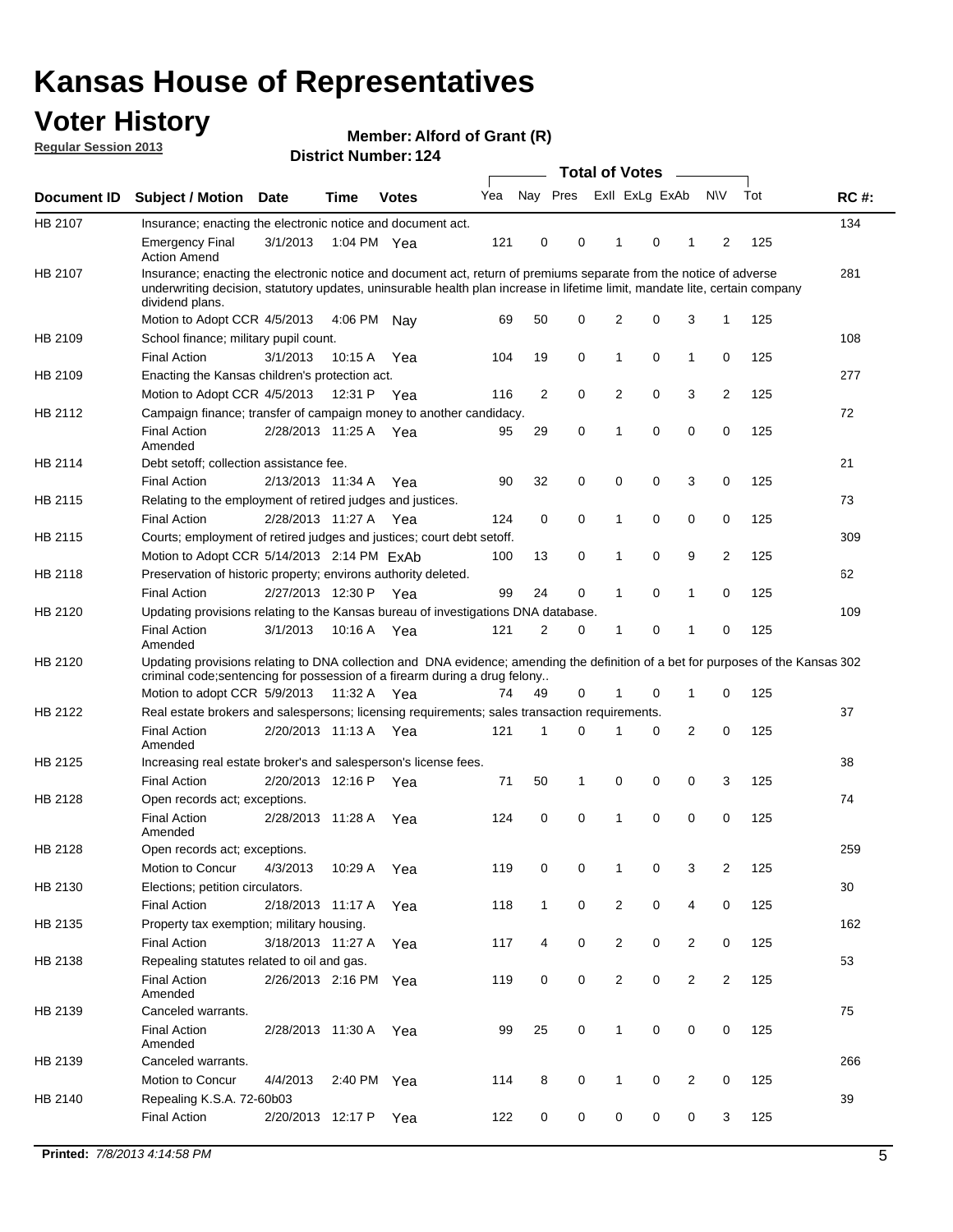## **Voter History**

**Member: Alford of Grant (R)** 

**Regular Session 2013**

|                |                                                                                                                                              |          |                       |              |                             |    | <b>Total of Votes</b> |              |          | $\sim$         |     |     |             |
|----------------|----------------------------------------------------------------------------------------------------------------------------------------------|----------|-----------------------|--------------|-----------------------------|----|-----------------------|--------------|----------|----------------|-----|-----|-------------|
|                | Document ID Subject / Motion Date                                                                                                            |          | Time                  | <b>Votes</b> | Yea Nay Pres ExII ExLg ExAb |    |                       |              |          |                | N\V | Tot | <b>RC#:</b> |
| HB 2141        | Repealer; elections process for certain unified school districts.                                                                            |          |                       |              |                             |    |                       |              |          |                |     |     | 24          |
|                | <b>Final Action</b>                                                                                                                          |          | 2/14/2013 11:23 A     | Yea          | 123                         | 0  | 0                     | 0            | 0        | 1              | 1   | 125 |             |
| HB 2142        | Certain educational statutes concerning USD land transfers and higher education loan and grant programs.                                     |          |                       |              |                             |    |                       |              |          |                |     |     | 40          |
|                | <b>Final Action</b>                                                                                                                          |          | 2/20/2013 12:19 P     | Yea          | 122                         | 0  | 0                     | 0            | 0        | 0              | 3   | 125 |             |
| HB 2143        | Repealing outdated provisions relating to the purchase of certain real estate by the department of corrections.                              |          |                       |              |                             |    |                       |              |          |                |     |     | 34          |
|                | <b>Final Action</b>                                                                                                                          |          | 2/20/2013 11:09 A Yea |              | 122                         | 0  | 0                     |              | 0        | $\overline{2}$ | 0   | 125 |             |
| HB 2144        | Repealing unnecessary statutes relating to juveniles.                                                                                        |          |                       |              |                             |    |                       |              |          |                |     |     | 76          |
|                | <b>Final Action</b>                                                                                                                          |          | 2/28/2013 11:32 A Yea |              | 124                         | 0  | 0                     |              | 0        | 0              | 0   | 125 |             |
| <b>HB 2145</b> | Repealing K.S.A. 75-5028; concerning the sale of real estate by the secretary of transportation.                                             |          |                       |              |                             |    |                       |              |          |                |     |     | 35          |
|                | <b>Final Action</b>                                                                                                                          |          | 2/20/2013 11:11 A Yea |              | 122                         | 0  | 0                     |              | 0        | 2              | 0   | 125 |             |
| HB 2146        | Repealing the cancer drug repository program K.S.A. 2012 Supp. 65-1664 through 65-1667 and amending K.S.A. 2012 Supp. 77<br>65-1636.         |          |                       |              |                             |    |                       |              |          |                |     |     |             |
|                | <b>Final Action</b>                                                                                                                          |          | 2/28/2013 11:33 A     | Yea          | 124                         | 0  | 0                     |              | 0        | 0              | 0   | 125 |             |
| HB 2147        | Repealer; use of metric system on certain road signs and markers, moving of heavy vehicles on bridges or culverts, interstate 94<br>bridges. |          |                       |              |                             |    |                       |              |          |                |     |     |             |
|                | <b>Final Action</b>                                                                                                                          | 3/1/2013 |                       | 9:52 AM Yea  | 123                         | 0  | 0                     | 1            | 0        | 1              | 0   | 125 |             |
| HB 2148        | Repealers; postsecondary education scholarship provisions.                                                                                   |          |                       |              |                             |    |                       |              |          |                |     |     | 41          |
|                | <b>Final Action</b>                                                                                                                          |          | 2/20/2013 12:21 P     | Yea          | 106                         | 16 | 0                     | 0            | 0        | 0              | 3   | 125 |             |
| HB 2149        | Repealers; postsecondary education student loans and tuition grants.                                                                         |          |                       |              |                             |    |                       |              |          |                |     |     | 42          |
|                | <b>Final Action</b>                                                                                                                          |          | 2/20/2013 12:22 P     | Yea          | 108                         | 14 | 0                     | 0            | 0        | $\Omega$       | 3   | 125 |             |
| HB 2149        | Repealing a \$500,000 transfer from highway patrol training center fund to the state general fund.                                           |          |                       |              |                             |    |                       |              |          |                |     |     | 314         |
|                | Motion to Concur                                                                                                                             |          | 5/23/2013 10:22 A Yea |              | 113                         | 0  | 0                     |              | 0        | 8              | 3   | 125 |             |
| HB 2150        | Repealers; workforce development loan program act.                                                                                           |          |                       |              |                             |    |                       |              |          |                |     |     | 78          |
|                | <b>Final Action</b>                                                                                                                          |          | 2/28/2013 11:34 A Yea |              | 94                          | 30 | 0                     | 1            | 0        | 0              | 0   | 125 |             |
| HB 2150        | Senate Substitute for HB 2150 by Committee on Commerce--Concerning the Kansas employment first oversight commission.                         |          |                       |              |                             |    |                       |              |          |                |     |     | 267         |
|                | Motion to Concur                                                                                                                             | 4/4/2013 |                       | 2:44 PM Yea  | 110                         | 12 | 0                     | 1            | 0        | 2              | 0   | 125 |             |
| HB 2151        | Repealers; report on medically underserved areas of the state.                                                                               |          |                       |              |                             |    |                       |              |          |                |     |     | 63          |
|                | <b>Final Action</b>                                                                                                                          |          | 2/27/2013 12:31 P     | Yea          | 123                         | 0  | 0                     | 1            | 0        | 1              | 0   | 125 |             |
| HB 2152        | Repealer: uniform land sales practices act.                                                                                                  |          |                       |              |                             |    |                       |              |          |                |     |     | 36          |
|                | <b>Final Action</b>                                                                                                                          |          | 2/20/2013 11:12 A     | Yea          | 122                         | 0  | 0                     | 1            | 0        | 2              | 0   | 125 |             |
| HB 2153        | Unused medications act; dontating entities.                                                                                                  |          |                       |              |                             |    |                       |              |          |                |     |     | 64          |
|                | <b>Final Action</b><br>Amended                                                                                                               |          | 2/27/2013 12:33 P     | Yea          | 123                         | 0  | 0                     |              | 0        | 1              | 0   | 125 |             |
| HB 2154        | Senate Substitute for HB 2154 by Committee on Public Health and Welfare--Cosmetology; relating to licensure and renewal of 31                |          |                       |              |                             |    |                       |              |          |                |     |     |             |
|                | persons, salons and clinics.                                                                                                                 |          |                       |              |                             |    |                       |              |          |                |     |     |             |
|                | <b>Final Action</b><br>Amended                                                                                                               |          | 2/18/2013 11:19 A     | Yea          | 119                         | 0  | 0                     | 2            | 0        |                | 0   | 125 |             |
| HB 2155        | Cosmetology; relating to licensure and renewal.                                                                                              |          |                       |              |                             |    |                       |              |          |                |     |     | 32          |
|                | <b>Final Action</b>                                                                                                                          |          | 2/18/2013 11:21 A Yea |              | 119                         | 0  | 0                     | 2            | 0        | 4              | 0   | 125 |             |
|                | Amended                                                                                                                                      |          |                       |              |                             |    |                       |              |          |                |     |     |             |
| HB 2156        | Repealers; school finance; area vocational school fund; local effort as applied to U.S.D. No. 450                                            |          |                       |              |                             |    |                       |              |          |                |     |     | 43          |
|                | <b>Final Action</b>                                                                                                                          |          | 2/20/2013 12:23 P     | Yea          | 122                         | 0  | 0                     | 0            | 0        | 0              | 3   | 125 |             |
| HB 2160        | Quality care assessment on skilled nursing care facilities.                                                                                  |          |                       |              |                             |    |                       |              |          |                |     |     | 144         |
|                | <b>Final Action</b>                                                                                                                          | 3/7/2013 | 12:13 P               | Yea          | 100                         | 21 | 0                     | $\mathbf{1}$ | 0        | 3              | 0   | 125 |             |
| HB 2162        | Prohibition on use of state appropriated moneys to lobby relating to gun control at federal, state and local ogvernment level.               |          |                       |              |                             |    |                       |              |          |                |     |     | 79          |
|                | <b>Final Action</b><br>Amended                                                                                                               |          | 2/28/2013 11:36 A Yea |              | 120                         | 4  | 0                     | 1            | 0        | 0              | 0   | 125 |             |
| HB 2162        | Prohibition on use of state appropriated moneys to lobby at federal, state and local government levels relating to gun control.              |          |                       |              |                             |    |                       |              |          |                |     |     | 312         |
|                | Motion to adopt CCR 5/21/2013 2:52 PM Yea                                                                                                    |          |                       |              | 83                          | 28 | 0                     | 1            | $\Omega$ | 13             | 0   | 125 |             |
| HB 2163        | Relating to garnishment proceedings.                                                                                                         |          |                       |              |                             |    |                       |              |          |                |     |     | 80          |
|                | <b>Final Action</b>                                                                                                                          |          | 2/28/2013 11:37 A Yea |              | 124                         | 0  | 0                     | $\mathbf{1}$ | 0        | 0              | 0   | 125 |             |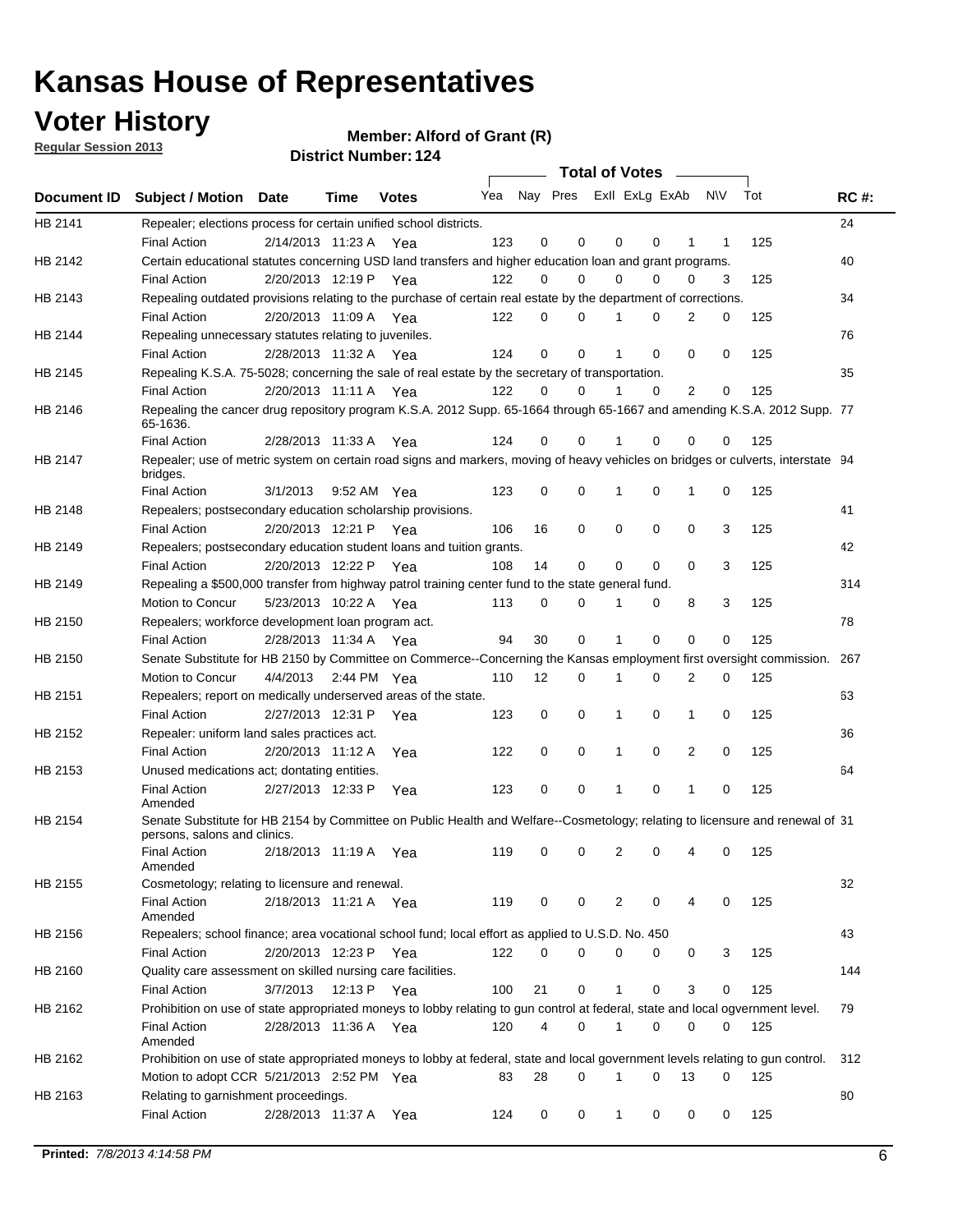## **Voter History**

**Member: Alford of Grant (R)** 

**Regular Session 2013**

|             |                                                                                                                                                                                                                                    |                       |             | PISUILLINUIIIDEL. IZ4 |     |              | Total of Votes – |                |                |                |              |     |             |
|-------------|------------------------------------------------------------------------------------------------------------------------------------------------------------------------------------------------------------------------------------|-----------------------|-------------|-----------------------|-----|--------------|------------------|----------------|----------------|----------------|--------------|-----|-------------|
| Document ID | <b>Subject / Motion</b>                                                                                                                                                                                                            | <b>Date</b>           | Time        | <b>Votes</b>          | Yea | Nay Pres     |                  |                | Exll ExLg ExAb |                | <b>NV</b>    | Tot | <b>RC#:</b> |
| HB 2164     | Relating to jurors; information disqualifying prospective juror from jury service.                                                                                                                                                 |                       |             |                       |     |              |                  |                |                |                |              |     | 47          |
|             | <b>Final Action</b>                                                                                                                                                                                                                | 2/25/2013 12:12 P     |             | Nav                   | 75  | 45           | 0                | 0              | 0              | 0              | 5            | 125 |             |
|             | Amended                                                                                                                                                                                                                            |                       |             |                       |     |              |                  |                |                |                |              |     |             |
| HB 2164     | Juries and grand juries.                                                                                                                                                                                                           |                       |             |                       |     |              |                  |                |                |                |              |     | 284         |
|             | Motion to Adopt CCR 4/5/2013                                                                                                                                                                                                       |                       | 5:53 PM Yea |                       | 92  | 28           | 0                | 2              | 0              | 2              | 1            | 125 |             |
| HB 2166     | Sub HB 2166 by Committee on Judiciary -- Relating to the medical assistance recovery program.                                                                                                                                      |                       |             |                       |     |              |                  |                |                |                |              |     | 165         |
|             | Final Action Sub Bill 3/19/2013 10:34 A Yea<br>Amended                                                                                                                                                                             |                       |             |                       | 112 | 11           | 0                | 1              | 0              | 1              | 0            | 125 |             |
| HB 2167     | Establishing Native American legislative day at the capitol.                                                                                                                                                                       |                       |             |                       |     |              |                  |                |                |                |              |     | 54          |
|             | <b>Final Action</b>                                                                                                                                                                                                                | 2/26/2013 2:17 PM Yea |             |                       | 119 | 0            | $\Omega$         | 2              | 0              | 2              | 2            | 125 |             |
| HB 2167     | Senate Substitute for HB 2167 by Committee on Federal and State Affairs -- Concerning fireworks; regulations thereof.                                                                                                              |                       |             |                       |     |              |                  |                |                |                |              |     | 261         |
|             | Motion to Concur                                                                                                                                                                                                                   | 4/4/2013              | 11:11 A Yea |                       | 100 | 23           | $\Omega$         | 1              | 0              | $\mathbf{1}$   | 0            | 125 |             |
| HB 2169     | Allowing for proceedings to determine final disposition of prisoner's pending probation revocations.                                                                                                                               |                       |             |                       |     |              |                  |                |                |                |              |     | 49          |
|             | <b>Final Action</b>                                                                                                                                                                                                                | 2/26/2013 2:10 PM Yea |             |                       | 119 | 0            | $\Omega$         | 0              | 0              | 0              | 6            | 125 |             |
| HB 2170     | Concerning sentencing dispositions, probation and postrelease supervision.                                                                                                                                                         |                       |             |                       |     |              |                  |                |                |                |              |     | 110         |
|             | <b>Final Action</b><br>Amended                                                                                                                                                                                                     | 3/1/2013              | 10:23 A Yea |                       | 79  | 44           | 0                | 1              | 0              | 1              | 0            | 125 |             |
| HB 2170     | Concerning sentencing dispositions, probation and postrelease supervision.                                                                                                                                                         |                       |             |                       |     |              |                  |                |                |                |              |     | 256         |
|             | Motion to Concur                                                                                                                                                                                                                   | 4/1/2013              | 10:54 A     | Yea                   | 75  | 44           | 0                | 1              | 0              | $\overline{2}$ | 3            | 125 |             |
| HB 2172     | Cemeteries; cemetery corporations and cemetery merchandise.                                                                                                                                                                        |                       |             |                       |     |              |                  |                |                |                |              |     | 81          |
|             | <b>Final Action</b><br>Amended                                                                                                                                                                                                     | 2/28/2013 11:38 A Yea |             |                       | 124 | 0            | $\Omega$         | 1              | $\Omega$       | $\Omega$       | 0            | 125 |             |
| HB 2176     | The Eisenhower foundation license plate.                                                                                                                                                                                           |                       |             |                       |     |              |                  |                |                |                |              |     | 57          |
|             | <b>Final Action</b>                                                                                                                                                                                                                | 2/27/2013 12:11 P     |             | Yea                   | 112 | 11           | 0                | 0              | 0              | 1              | 1            | 125 |             |
| HB 2177     | Relating to motor carriers; concerning safety rules and regulations; certificates of convenience and necessity; transportation of 55<br>certain materials.                                                                         |                       |             |                       |     |              |                  |                |                |                |              |     |             |
|             | <b>Final Action</b><br>Amended                                                                                                                                                                                                     | 2/26/2013 2:18 PM Yea |             |                       | 119 | 0            | $\Omega$         | $\overline{2}$ | 0              | $\overline{2}$ | 2            | 125 |             |
| HB 2179     | Amending the secretary of labor's role of taking assignment of wage claims.                                                                                                                                                        |                       |             |                       |     |              |                  |                |                |                |              |     | 111         |
|             | <b>Final Action</b><br>Amended                                                                                                                                                                                                     | 3/1/2013              | 10:24 A Yea |                       | 87  | 36           | 0                | 1              | 0              | 1              | 0            | 125 |             |
| HB 2181     | Authorizing licensing bodies to accept certain online distance education courses towards licensure for military service member 55<br>applicants                                                                                    |                       |             |                       |     |              |                  |                |                |                |              |     |             |
|             | <b>Final Action</b>                                                                                                                                                                                                                | 2/27/2013 12:34 P     |             | Yea                   | 123 | 0            | 0                | 1              | 0              | 1              | 0            | 125 |             |
| HB 2182     | Relating to grand juries.                                                                                                                                                                                                          |                       |             |                       |     |              |                  |                |                |                |              |     | 152         |
|             | <b>Final Action</b><br>Amended                                                                                                                                                                                                     | 3/13/2013 11:20 A     |             | Yea                   | 100 | 24           | 0                | 0              | 0              | 1              | 0            | 125 |             |
| HB 2183     | Substitute HB 2183 by Committee on Health and Human Services - - designation and control of infectious and contagious<br>diseases.                                                                                                 |                       |             |                       |     |              |                  |                |                |                |              |     | 112         |
|             | Final Action Sub Bill 3/1/2013<br>Amended                                                                                                                                                                                          |                       | 10:26 A Yea |                       | 122 | $\mathbf{1}$ | 0                | $\mathbf{1}$   | 0              | $\mathbf{1}$   | 0            | 125 |             |
| HB 2183     | Substitute HB 2183 by Committee on Health and Human Services -- department of health and environment statutory duties<br>and functions, infectious and contagious diseases, laboratory services, health information technology and |                       |             |                       |     |              |                  |                |                |                |              |     | 297         |
|             | Motion to Adopt CCR 4/5/2013                                                                                                                                                                                                       |                       | 9:37 PM Yea |                       | 120 | 0            | 0                | 2              | 0              | 2              | $\mathbf{1}$ | 125 |             |
| HB 2185     | Consolidation of citites and counties; dual majority vote.                                                                                                                                                                         |                       |             |                       |     |              |                  |                |                |                |              |     | 113         |
|             | <b>Final Action</b><br>Amended                                                                                                                                                                                                     | 3/1/2013              | 10:27 A Yea |                       | 119 | 4            | 0                | $\mathbf{1}$   | 0              | 1              | 0            | 125 |             |
| HB 2193     | Public facilities; accessiblity standards for disabled persons.                                                                                                                                                                    |                       |             |                       |     |              |                  |                |                |                |              |     | 145         |
|             | <b>Final Action</b>                                                                                                                                                                                                                | 3/7/2013              | 12:14 P Yea |                       | 121 | 0            | 0                | 1              | 0              | 3              | 0            | 125 |             |
| HB 2195     | Claims against the state; 2012 Joint Committee recommendations.                                                                                                                                                                    |                       |             |                       |     |              |                  |                |                |                |              |     | 146         |
|             | Final Action<br>Amended                                                                                                                                                                                                            | 3/7/2013              | 12:16 P Yea |                       | 110 | 10           | 0                | 1              | 0              | 3              | 1            | 125 |             |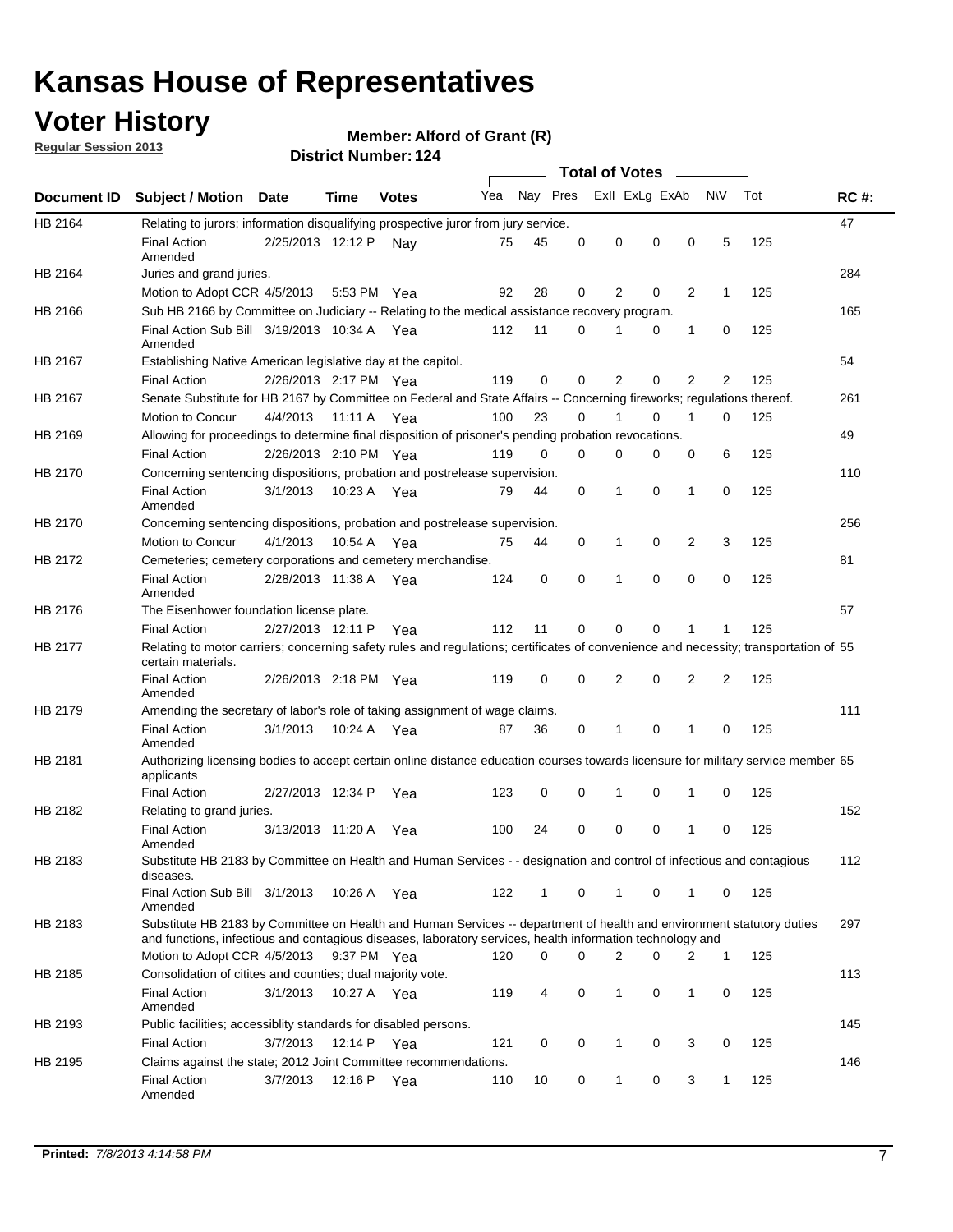## **Voter History**

**Member: Alford of Grant (R)** 

**Regular Session 2013**

|             |                                                                                                                                                                             |                       |             |              |     |             | <b>Total of Votes</b> |                |   |                |              |     |             |
|-------------|-----------------------------------------------------------------------------------------------------------------------------------------------------------------------------|-----------------------|-------------|--------------|-----|-------------|-----------------------|----------------|---|----------------|--------------|-----|-------------|
| Document ID | <b>Subject / Motion Date</b>                                                                                                                                                |                       | Time        | <b>Votes</b> | Yea | Nay Pres    |                       | Exll ExLg ExAb |   |                | <b>NV</b>    | Tot | <b>RC#:</b> |
| HB 2197     | Kansas state high school activities association; membership of board of directors and executive board.                                                                      |                       |             |              |     |             |                       |                |   |                |              |     | 249         |
|             | <b>Emergency Final</b><br><b>Action Amend</b>                                                                                                                               | 3/26/2013 8:46 PM Nay |             |              | 69  | 53          | 0                     |                | 0 | 2              | 0            | 125 |             |
| HB 2199     | Second amendment protection act.                                                                                                                                            |                       |             |              |     |             |                       |                |   |                |              |     | 157         |
|             | <b>Final Action</b><br>Amended                                                                                                                                              | 3/14/2013 11:34 A     |             | Yea          | 94  | 29          | 0                     | 0              | 0 | 2              | 0            | 125 |             |
| HB 2199     | Senate Substitute for HB 2199 by Committee on Federal and State Affairs--Secretary of Administration; successor; diretor of                                                 |                       |             |              |     |             |                       |                |   |                |              |     | 313         |
|             | accounts and reports; certain rules and regulations; Kansas liquor control act.                                                                                             |                       |             |              |     |             |                       |                |   |                |              |     |             |
|             | Motion to adopt CCR 5/22/2013 2:17 PM Yea                                                                                                                                   |                       |             |              | 89  | 23          | 0                     | 1              | 0 | 12             | 0            | 125 |             |
| HB 2200     | Executive chief information technology officer; office of information tehcnology services.                                                                                  |                       |             |              |     |             |                       |                |   |                |              |     | 114         |
|             | <b>Final Action</b><br>Amended                                                                                                                                              | 3/1/2013              | 10:28 A     | Yea          | 121 | 2           | 0                     | 1              | 0 | 1              | 0            | 125 |             |
| HB 2201     | Telecommunications; regulation by the state corporation commission and distributions from the Kansas universal service<br>fund.                                             |                       |             |              |     |             |                       |                |   |                |              |     | 33          |
|             | <b>Final Action</b><br>Amended                                                                                                                                              | 2/18/2013 11:24 A     |             | Yea          | 118 | 1           | 0                     | 2              | 0 | 4              | 0            | 125 |             |
| HB 2201     | Telecommunications; regulation by the state corporation commission and distributions from the Kansas universal service<br>fund.                                             |                       |             |              |     |             |                       |                |   |                |              |     | 278         |
|             | Motion to Adopt CCR 4/5/2013                                                                                                                                                |                       | 12:57 P     | Nav          | 99  | 20          | 0                     | 2              | 0 | 3              | $\mathbf{1}$ | 125 |             |
| HB 2202     | Providing automatic relief from certain motor carrier restrictions upon the governor's declaration of emergency.                                                            |                       |             |              |     |             |                       |                |   |                |              |     | 44          |
|             | <b>Final Action</b><br>Amended                                                                                                                                              | 2/20/2013 12:25 P     |             | Yea          | 122 | 0           | 0                     | 0              | 0 | 0              | 3            | 125 |             |
| HB 2203     | Relating to exercise of religion.                                                                                                                                           |                       |             |              |     |             |                       |                |   |                |              |     | 115         |
|             | <b>Final Action</b><br>Amended                                                                                                                                              | 3/1/2013              | 10:31 A     | Yea          | 109 | 14          | 0                     | 1              | 0 | 1              | 0            | 125 |             |
| HB 2203     | Relating to exercise of religion.                                                                                                                                           |                       |             |              |     |             |                       |                |   |                |              |     | 200         |
|             | Motion to Concur                                                                                                                                                            | 3/25/2013 9:41 AM     |             | Yea          | 109 | 12          | 0                     | 2              | 0 | 2              | 0            | 125 |             |
| HB 2204     | Relating to redemption of real property.                                                                                                                                    |                       |             |              |     |             |                       |                |   |                |              |     | 116         |
|             | <b>Final Action</b><br>Amended                                                                                                                                              | 3/1/2013              | 10:32 A     | Yea          | 123 | $\mathbf 0$ | 0                     | 1              | 0 | $\mathbf{1}$   | 0            | 125 |             |
| HB 2204     | Extending the judicial branch surcharge for two years.                                                                                                                      |                       |             |              |     |             |                       |                |   |                |              |     | 308         |
|             | Motion to adopt CCR 5/13/2013 10:38 A Yea                                                                                                                                   |                       |             |              | 121 | 1           | 0                     | 0              | 0 | 3              | 0            | 125 |             |
| HB 2205     | Adoption hearings; time and waiver of notice.                                                                                                                               |                       |             |              |     |             |                       |                |   |                |              |     | 117         |
|             | <b>Final Action</b><br>Amended                                                                                                                                              | 3/1/2013              | 10:33 A Yea |              | 123 | 0           | 0                     | 1              | 0 | 1              | 0            | 125 |             |
| HB 2207     | Substitute HB 2207 by Committee on Agriculture and Natural Resources--Amending provisions relating to the regulation and<br>certification of animal feeding facilities.     |                       |             |              |     |             |                       |                |   |                |              |     | 56          |
|             | Final Action Sub Bill 2/26/2013 2:20 PM Yea                                                                                                                                 |                       |             |              | 119 | 0           | 0                     | 2              | 0 | $\overline{2}$ | 2            | 125 |             |
| HB 2207     | Substitute HB 2207 by Committee on Agriculture and Natural Resources--Amending provisions relating to the regulation and 257<br>certification of animal feeding facilities. |                       |             |              |     |             |                       |                |   |                |              |     |             |
|             | Motion to Concur                                                                                                                                                            | 4/1/2013              | 2:23 PM Yea |              | 119 | 0           | 0                     | 1              | 0 | 3              | 2            | 125 |             |
| HB 2209     | Amendments to the Kansas offender registration act.                                                                                                                         |                       |             |              |     |             |                       |                |   |                |              |     | 66          |
|             | <b>Final Action</b><br>Amended                                                                                                                                              | 2/27/2013 12:35 P Yea |             |              | 123 | 0           | 0                     | $\mathbf{1}$   | 0 | $\mathbf{1}$   | 0            | 125 |             |
| HB 2210     | Elections; change of party affiliation.                                                                                                                                     |                       |             |              |     |             |                       |                |   |                |              |     | 132         |
|             | <b>Emergency Final</b><br><b>Action Amend</b>                                                                                                                               | 3/1/2013              | 1:02 PM Yea |              | 72  | 49          | 0                     |                | 0 | 1              | 2            | 125 |             |
| HB 2212     | Concerning the requirements to receiving a service grant through the veterans claims assistance program.                                                                    |                       |             |              |     |             |                       |                |   |                |              |     | 118         |
|             | <b>Final Action</b>                                                                                                                                                         | 3/1/2013              | 10:34 A Yea |              | 123 | 0           | 0                     | $\mathbf{1}$   | 0 | 1              | 0            | 125 |             |
| HB 2213     | Member elections and retirement benefit determinations and one-time payments under KPERS act of 2015.                                                                       |                       |             |              |     |             |                       |                |   |                |              |     | 27          |
|             | <b>Final Action</b><br>Amended                                                                                                                                              | 2/15/2013 11:19 A Yea |             |              | 115 | 0           | 0                     | 2              | 2 | 3              | 3            | 125 |             |
| HB 2213     | Member elections and retirement benefit determinations and one-time payments under KPERS act of 2015.                                                                       |                       |             |              |     |             |                       |                |   |                |              |     | 311         |
|             | Motion to adopt CCR 5/20/2013 2:11 PM Yea                                                                                                                                   |                       |             |              | 104 | $\Omega$    | 0                     | 1              | 0 | 16             | 4            | 125 |             |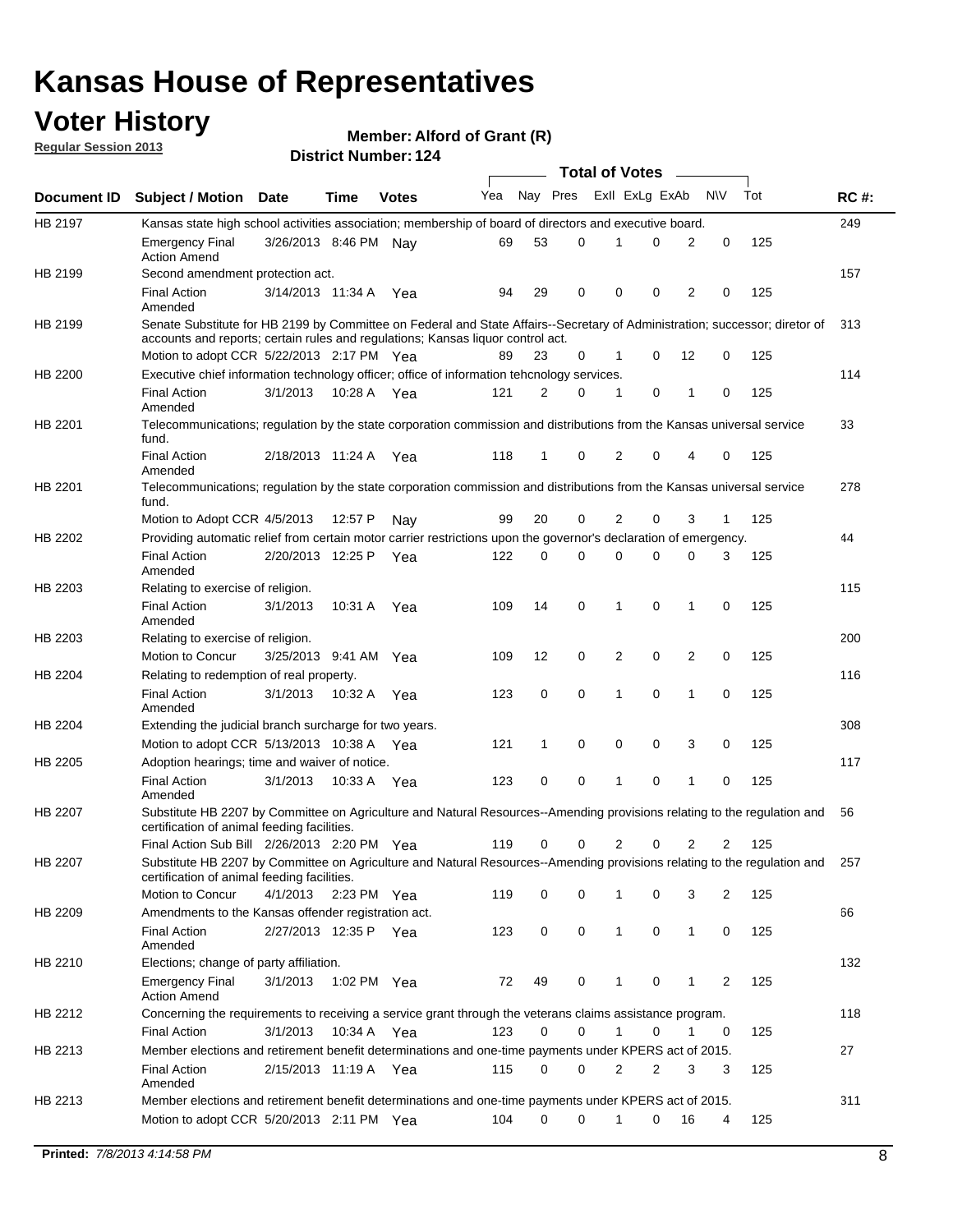## **Voter History**

**Member: Alford of Grant (R)** 

**Regular Session 2013**

|             |                                                                                                                                                                                                       |                       |             | <b>DISTICL MUILIDEL, 124</b> |     |              |                |                | Total of Votes —        |              |           |     |             |
|-------------|-------------------------------------------------------------------------------------------------------------------------------------------------------------------------------------------------------|-----------------------|-------------|------------------------------|-----|--------------|----------------|----------------|-------------------------|--------------|-----------|-----|-------------|
| Document ID | <b>Subject / Motion</b>                                                                                                                                                                               | Date                  | Time        | <b>Votes</b>                 | Yea |              |                |                | Nay Pres Exll ExLg ExAb |              | <b>NV</b> | Tot | <b>RC#:</b> |
| HB 2216     | Repealing certain joint committees and amending related statutes; amending the joint committees on special claims against<br>the state.                                                               |                       |             |                              |     |              |                |                |                         |              |           |     | 119         |
|             | <b>Final Action</b><br>Amended                                                                                                                                                                        | 3/1/2013              | 10:36 A     | Yea                          | 91  | 32           | 0              | 1              | 0                       | 1            | 0         | 125 |             |
| HB 2216     | Repealing certain joint committees and amending related statutes; amending the joint committees on special claims against<br>the state.                                                               |                       |             |                              |     |              |                |                |                         |              |           |     | 323         |
|             | Motion to adopt CCR 6/2/2013                                                                                                                                                                          |                       |             | 12:18 A Yea                  | 81  | 28           | 0              | 1              | 0                       | 6            | 9         | 125 |             |
| HB 2217     | Creating the crime of female genital mutilation and setting the penalty.                                                                                                                              |                       |             |                              |     |              |                |                |                         |              |           |     | 120         |
|             | <b>Final Action</b><br>Amended                                                                                                                                                                        | 3/1/2013              |             | 10:37 A Yea                  | 123 | 0            | 0              | 1              | 0                       | $\mathbf{1}$ | 0         | 125 |             |
| HB 2218     | Driving under the influence of alcohol or drugs; tests; implied consent; administrative hearings.                                                                                                     |                       |             |                              |     |              |                |                |                         |              |           |     | 82          |
|             | <b>Final Action</b>                                                                                                                                                                                   | 2/28/2013 11:40 A Yea |             |                              | 124 | $\mathbf 0$  | 0              |                | 0                       | 0            | 0         | 125 |             |
| HB 2218     | Driving under the influence of alcohol or drugs; boating under the influence of alcohol or drugs; tests; implied consent;<br>administrative hearings; aggravated battery DUI.                         |                       |             |                              |     |              |                |                |                         |              |           |     | 303         |
|             | Motion to adopt CCR 5/9/2013                                                                                                                                                                          |                       | 11:46 A     | Yea                          | 120 | 2            | 0              | 1              | 0                       | $\mathbf 1$  | 1         | 125 |             |
| HB 2221     | Enacting the equal access act; school employees; professional employees organization.                                                                                                                 |                       |             |                              |     |              |                |                |                         |              |           |     | 83          |
|             | <b>Final Action</b>                                                                                                                                                                                   | 2/28/2013 11:42 A Yea |             |                              | 71  | 53           | 0              | 1              | 0                       | 0            | 0         | 125 |             |
| HB 2222     | School districts; bullying policies.                                                                                                                                                                  |                       |             |                              |     |              |                |                |                         |              |           |     | 141         |
|             | <b>Emergency Final</b><br><b>Action Amend</b>                                                                                                                                                         | 3/1/2013              |             | 1:13 PM Yea                  | 119 | $\mathbf{1}$ | 1              | 1              | 0                       | 1            | 2         | 125 |             |
| HB 2228     | Decreased employer payments to group insurance reserve fund for KPERS plan of death and long-term disability benefits<br>during fiscal years 2014 and 2015.                                           |                       |             |                              |     |              |                |                |                         |              |           |     | 28          |
|             | <b>Final Action</b><br>Amended                                                                                                                                                                        | 2/15/2013 11:21 A Yea |             |                              | 115 | 0            | 0              | $\overline{2}$ | $\overline{2}$          | 3            | 3         | 125 |             |
| HB 2231     | Substitute HB 2231 by Committee on Appropriations - Appropriations for FY 2014, FY 2015, FY 2016, FY 2017 and FY 2018<br>for various state agencies; capital improvement projects.                    |                       |             |                              |     |              |                |                |                         |              |           |     | 177         |
|             | Final Action Sub Bill 3/20/2013 10:29 A<br>Amended                                                                                                                                                    |                       |             | Yea                          | 68  | 55           | 0              | 1              | 0                       | 1            | 0         | 125 |             |
| HB 2234     | Contracts between the Kansas turnpike authority and the Kansas department of transportation.                                                                                                          |                       |             |                              |     |              |                |                |                         |              |           |     | 151         |
|             | <b>Final Action</b><br>Amended                                                                                                                                                                        | 3/11/2013 11:16 A Yea |             |                              | 81  | 41           | $\Omega$       | $\Omega$       | 1                       | 2            | 0         | 125 |             |
| HB 2234     | Naming the secretary of transportation as the director of operations of the Kansas turnpike authority; pertaining to certain<br>contracts between the authority and the department of transportation. |                       |             |                              |     |              |                |                |                         |              |           |     | 299         |
|             | Motion to Adopt CCR 4/5/2013                                                                                                                                                                          |                       | 10:12 P     | Yea                          | 76  | 44           | 0              | $\overline{2}$ | 0                       | 2            | 1         | 125 |             |
| HB 2244     | Taxation of watercraft.                                                                                                                                                                               |                       |             |                              |     |              |                |                |                         |              |           |     | 250         |
|             | <b>Emergency Final</b><br><b>Action Amend</b>                                                                                                                                                         | 3/26/2013 8:49 PM Yea |             |                              | 107 | 15           | 0              | 1              | 0                       | 2            | 0         | 125 |             |
| HB 2249     | City annexation of fire district land; double taxation; refund.                                                                                                                                       |                       |             |                              |     |              |                |                |                         |              |           |     | 121         |
|             | Final Action 3/1/2013 10:39 A Yea<br>Amended                                                                                                                                                          |                       |             |                              | 101 | 22           | $\overline{0}$ |                | $\mathbf 0$             |              |           | 125 |             |
| HB 2249     | Certain property issues; fire districts; historic preservation; solid waste.                                                                                                                          |                       |             |                              |     |              |                |                |                         |              |           |     | 310         |
|             | Motion to Adopt CCR 5/17/2013 10:25 A Yea                                                                                                                                                             |                       |             |                              | 92  | 18           | 0              | 1              | 0                       | 14           | 0         | 125 |             |
| HB 2252     | Eliminating the statute of limitations for prosecutions of rape and aggravated criminal sodomy.                                                                                                       |                       |             |                              |     |              |                |                |                         |              |           |     | 122         |
|             | <b>Final Action</b><br>Amended                                                                                                                                                                        | 3/1/2013              | 10:40 A Yea |                              | 123 | 0            | $\Omega$       | 1              | 0                       | 1            | 0         | 125 |             |
| HB 2253     | Abortion; prohibiting funding for abortion services; amending late-term abortion and woman's- right-to-know statutes.                                                                                 |                       |             |                              |     |              |                |                |                         |              |           |     | 178         |
|             | <b>Final Action</b><br>Amended                                                                                                                                                                        | 3/20/2013 10:31 A Yea |             |                              | 92  | 31           | 0              | 1              | 0                       | 1            | 0         | 125 |             |
| HB 2253     | Abortion; prohibiting funding for abortion services; amending late-term abortion and woman's- right-to-know statutes.                                                                                 |                       |             |                              |     |              |                |                |                         |              |           |     | 301         |
|             | Motion to Adopt CCR 4/5/2013                                                                                                                                                                          |                       |             | 10:34 P Yea                  | 90  | 30           | 0              | 2              | 0                       | 2            | 1         | 125 |             |
| HB 2255     | Economic development; investments in telecommunications machinery and equipment.                                                                                                                      |                       |             |                              |     |              |                |                |                         |              |           |     | 142         |
|             | EFA Sub Bill<br>Amended                                                                                                                                                                               | 3/1/2013              |             | 1:15 PM Yea                  | 116 | 5            | 0              | 1              | 0                       | 1            | 2         | 125 |             |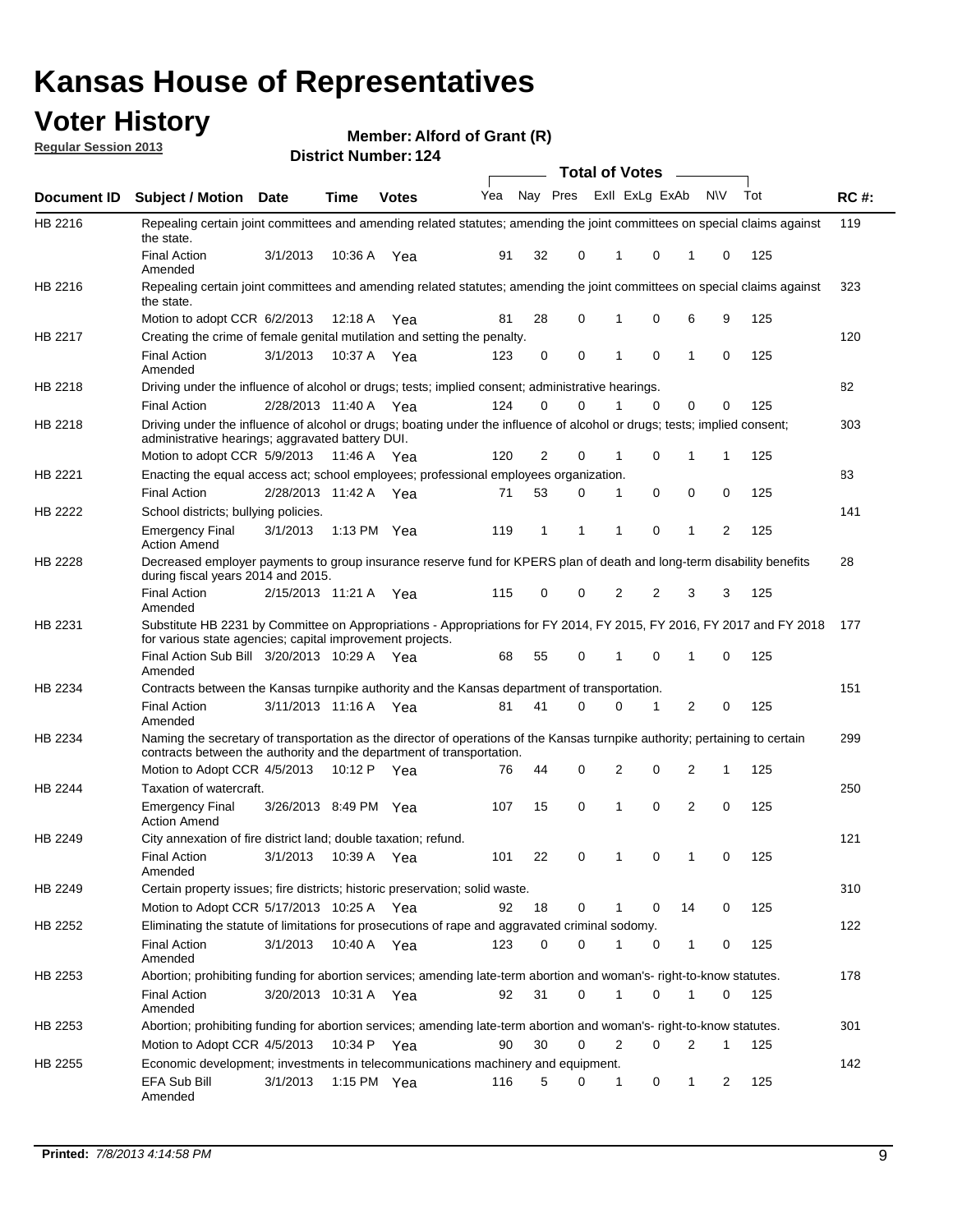## **Voter History**

**Member: Alford of Grant (R)** 

**Regular Session 2013**

|                    |                                                                                                                                                  |                       |             | PISUILLINUIIIDEL. IZ4 |     |                         |             | Total of Votes - |              |                |                |     |             |
|--------------------|--------------------------------------------------------------------------------------------------------------------------------------------------|-----------------------|-------------|-----------------------|-----|-------------------------|-------------|------------------|--------------|----------------|----------------|-----|-------------|
| <b>Document ID</b> | <b>Subject / Motion</b>                                                                                                                          | <b>Date</b>           | Time        | <b>Votes</b>          | Yea | Nay Pres ExII ExLg ExAb |             |                  |              |                | <b>NV</b>      | Tot | <b>RC#:</b> |
| HB 2259            | Domestic relations; relating to dissolution of marriage;                                                                                         |                       |             |                       |     |                         |             |                  |              |                |                |     | 58          |
|                    | <b>Final Action</b>                                                                                                                              | 2/27/2013 12:12 P Yea |             |                       | 123 | 0                       | 0           | 1                | 0            | 1              | 0              | 125 |             |
| HB 2261            | Authorizing the expenditure of unencumbered balances held by school district; removing the cap for contingency reserve<br>fund.                  |                       |             |                       |     |                         |             |                  |              |                |                |     | 48          |
|                    | <b>Final Action</b><br>Amended                                                                                                                   | 2/25/2013 12:13 P     |             | Yea                   | 120 | 0                       | 0           | 0                | 0            | 0              | 5              | 125 |             |
| HB 2261            | School districts; expenditure of unencumbered bala ces; removing the cap for contingency reserve fund; establishing celebrate 305                |                       |             |                       |     |                         |             |                  |              |                |                |     |             |
|                    | freedom week; bullying policies. ies.<br>Motion to adopt CCR 5/9/2013                                                                            |                       |             |                       | 119 | 1                       | 0           | 1                | 0            | 4              | 0              | 125 |             |
| HB 2262            | Substitute HB 2262 by Committee on Appropriations - Amending the percentage amount that is deposited into the oil and gas 210                    |                       | 2:25 PM Yea |                       |     |                         |             |                  |              |                |                |     |             |
|                    | valuation depletion trust fund from 12.41% to 8.25%.                                                                                             |                       |             |                       |     |                         |             |                  |              |                |                |     |             |
|                    | Final Action Sub Bill 3/26/2013 9:58 AM Yea                                                                                                      |                       |             |                       | 96  | 23                      | 0           |                  | 0            | 5              | 0              | 125 |             |
| HB 2267            | Income tax, credits, high performance incentive program; subtraction modifications, certain expenses related to living dinor<br>organ donations. |                       |             |                       |     |                         |             |                  |              |                |                |     | 252         |
|                    | <b>Emergency Final</b><br><b>Action Amend</b>                                                                                                    | 3/26/2013 8:52 PM Yea |             |                       | 106 | 16                      | 0           | 1                | 0            | $\overline{2}$ | 0              | 125 |             |
| HB 2269            | John Bower memorial highway.                                                                                                                     |                       |             |                       |     |                         |             |                  |              |                |                |     | 84          |
|                    | <b>Final Action</b><br>Amended                                                                                                                   | 2/28/2013 11:44 A Yea |             |                       | 114 | 10                      | 0           | 1                | 0            | 0              | 0              | 125 |             |
| HB 2272            | Exempting IRB-purchased property from property taxatin without state ownerhsip requirement.                                                      |                       |             |                       |     |                         |             |                  |              |                |                |     | 123         |
|                    | <b>Final Action</b>                                                                                                                              | 3/1/2013              | 10:41 A Yea |                       | 123 | 0                       | 0           | 1                | 0            | $\mathbf 1$    | 0              | 125 |             |
| HB 2278            | Creating a penalty enhancement for the theft or burglary of a firearm.                                                                           |                       |             |                       |     |                         |             |                  |              |                |                |     | 135         |
|                    | <b>Emergency Final</b><br><b>Action Amend</b>                                                                                                    | 3/1/2013              | 1:06 PM Yea |                       | 117 | 4                       | $\mathbf 0$ | 1                | 0            | $\mathbf 1$    | 2              | 125 |             |
| HB 2280            | School districts; establishing celebrate freedom week and related curriculum.                                                                    |                       |             |                       |     |                         |             |                  |              |                |                |     | 140         |
|                    | <b>Emergency Final</b><br>Action Amend                                                                                                           | 3/1/2013              |             | 1:12 PM Yea           | 95  | 25                      | 1           | 1                | 0            | $\mathbf{1}$   | $\overline{2}$ | 125 |             |
| HB 2294            | Kansas uniform securities act.                                                                                                                   |                       |             |                       |     |                         |             |                  |              |                |                |     | 124         |
|                    | <b>Final Action</b>                                                                                                                              | 3/1/2013              | 10:42 A     | Yea                   | 123 | 0                       | 0           | 1                | 0            | 1              | 0              | 125 |             |
| HB 2296            | Campaign finance; permitted uses of campaign funds.                                                                                              |                       |             |                       |     |                         |             |                  |              |                |                |     | 148         |
|                    | <b>Final Action</b>                                                                                                                              | 3/8/2013              | 11:12 A Yea |                       | 120 | $\mathbf{1}$            | 0           | 0                | $\mathbf{1}$ | 2              | $\mathbf{1}$   | 125 |             |
| HB 2298            | Amending the crimes of interference with law enforcement and giving a false alarm.                                                               |                       |             |                       |     |                         |             |                  |              |                |                |     | 136         |
|                    | <b>Emergency Final</b><br>Action                                                                                                                 | 3/1/2013              | 1:07 PM Yea |                       | 121 | 0                       | 0           | 1                | 0            | 1              | 2              | 125 |             |
| HB 2302            | Relating to drug screening, criminal history record check and fingerprinting of certain persons and employees.                                   |                       |             |                       |     |                         |             |                  |              |                |                |     | 85          |
|                    | <b>Final Action</b><br>Amended                                                                                                                   | 2/28/2013 11:45 A Yea |             |                       | 124 | 0                       | 0           | 1                | 0            | 0              | 0              | 125 |             |
| HB 2303            | Relating to drivier's license fees; driving under the influence equipment fund.                                                                  |                       |             |                       |     |                         |             |                  |              |                |                |     | 125         |
|                    | <b>Final Action</b><br>Amended                                                                                                                   | 3/1/2013              | 10:44 A     | Yea                   | 113 | 10                      | 0           |                  | 0            |                | 0              | 125 |             |
| HB 2305            | Kansas storage tank act and containment of underground storage tanks.                                                                            |                       |             |                       |     |                         |             |                  |              |                |                |     | 126         |
|                    | <b>Final Action</b>                                                                                                                              | 3/1/2013              | 10:45 A     | Yea                   | 123 | 0                       | 0           | $\mathbf{1}$     | 0            | $\mathbf{1}$   | 0              | 125 |             |
| HB 2305            | Kansas storage tank act and containment of underground storage tanks.                                                                            |                       |             |                       |     |                         |             |                  |              |                |                |     | 197         |
|                    | Motion to Concur                                                                                                                                 | 3/22/2013 11:36 A     |             | Yea                   | 119 | 0                       | 0           | $\overline{c}$   | 0            | 3              | 1              | 125 |             |
| HB 2311            | Increasing delinquent registration fees.                                                                                                         |                       |             |                       |     |                         |             |                  |              |                |                |     | 127         |
|                    | <b>Final Action</b>                                                                                                                              | 3/1/2013              | 10:50 A     | Nay                   | 24  | 99                      | 0           | 1                | 0            | $\mathbf{1}$   | 0              | 125 |             |
| HB 2312            | Kansas uninsurable health insurance plan; increase in life time limit.                                                                           |                       |             |                       |     |                         |             |                  |              |                |                |     | 95          |
|                    | <b>Final Action</b>                                                                                                                              | 3/1/2013              | 9:53 AM Yea |                       | 123 | 0                       | 0           | 1                | 0            | $\mathbf{1}$   | 0              | 125 |             |
| HB 2318            | Authorizing use of motorcycle headlamp modulation systems and side lamps.                                                                        |                       |             |                       |     |                         |             |                  |              |                |                |     | 128         |
|                    | <b>Final Action</b><br>Amended                                                                                                                   | 3/1/2013              | 10:52 A     | Yea                   | 123 | 0                       | 0           | 1                | 0            | 1              | 0              | 125 |             |
| HB 2318            | Authorizing use of motorcycle headlamp modulation systems and side lamps.                                                                        |                       |             |                       |     |                         |             |                  |              |                |                |     | 201         |
|                    | Motion to Concur                                                                                                                                 | 3/25/2013 9:44 AM Yea |             |                       | 121 | 0                       | 0           | 2                | 0            | 2              | 0              | 125 |             |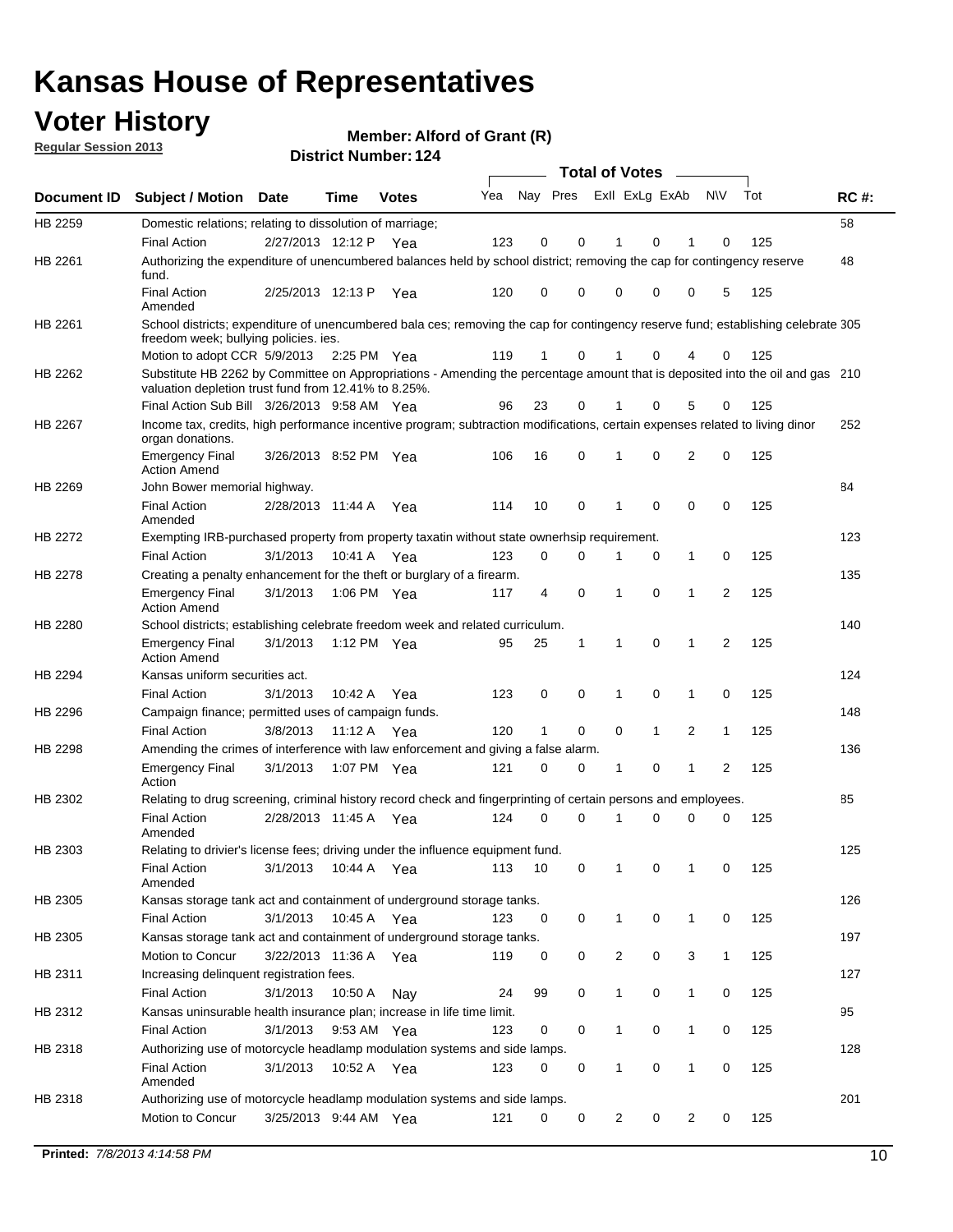## **Voter History**

**Member: Alford of Grant (R)** 

**Regular Session 2013**

|             |                                                                                                                                                                                             |                       |             |               |     |             |             | <b>Total of Votes</b> |   |              |                |     |             |
|-------------|---------------------------------------------------------------------------------------------------------------------------------------------------------------------------------------------|-----------------------|-------------|---------------|-----|-------------|-------------|-----------------------|---|--------------|----------------|-----|-------------|
| Document ID | <b>Subject / Motion</b>                                                                                                                                                                     | <b>Date</b>           | Time        | <b>Votes</b>  | Yea | Nay Pres    |             | Exll ExLg ExAb        |   |              | N\V            | Tot | <b>RC#:</b> |
| HB 2319     | Creating the coalition of innovative districts act.                                                                                                                                         |                       |             |               |     |             |             |                       |   |              |                |     | 149         |
|             | <b>Final Action</b><br>Amended                                                                                                                                                              | 3/8/2013              | 11:17 A     | Yea           | 74  | 47          | 0           | 0                     | 1 | 3            | 0              | 125 |             |
| HB 2319     | Creating the coalition of innovative districts act.                                                                                                                                         |                       |             |               |     |             |             |                       |   |              |                |     | 279         |
|             | Motion to Adopt CCR 4/5/2013                                                                                                                                                                |                       |             | 1:03 PM Yea   | 71  | 47          | 0           | 2                     | 0 | 3            | $\overline{2}$ | 125 |             |
| HB 2322     | Relating to the division of health of the department of health and environment.                                                                                                             |                       |             |               |     |             |             |                       |   |              |                |     | 86          |
|             | <b>Final Action</b><br>Amended                                                                                                                                                              | 2/28/2013 11:46 A Yea |             |               | 118 | 6           | 0           | 1                     | 0 | 0            | 0              | 125 |             |
| HB 2326     | VoIP and IP enabled services.                                                                                                                                                               |                       |             |               |     |             |             |                       |   |              |                |     | 129         |
|             | <b>Final Action</b><br>Amended                                                                                                                                                              | 3/1/2013              | 10.53 A     | Yea           | 123 | 0           | 0           | 1                     | 0 | 1            | 0              | 125 |             |
| HB 2338     | Courts; docket fees.                                                                                                                                                                        |                       |             |               |     |             |             |                       |   |              |                |     | 211         |
|             | <b>Final Action</b><br>Amended                                                                                                                                                              | 3/26/2013 10:00 A     |             | Yea           | 67  | 52          | 0           | 1                     | 0 | 5            | 0              | 125 |             |
| HB 2339     | Allowing insurers to return premiums to a policyholder separate from the notice of an adverse underwriting decision.                                                                        |                       |             |               |     |             |             |                       |   |              |                |     | 67          |
|             | <b>Final Action</b>                                                                                                                                                                         | 2/28/2013 11:16 A Yea |             |               | 124 | 0           | 0           | 1                     | 0 | 0            | 0              | 125 |             |
| HB 2339     | Combining life insurance with certain additional health related riders, insurance agents-lines of insurance, health insurance for 287<br>certain firefighters and law enforcement officers. |                       |             |               |     |             |             |                       |   |              |                |     |             |
|             | Motion to Adopt CCR 4/5/2013 7:15 PM Yea                                                                                                                                                    |                       |             |               | 116 | 4           | 0           | 2                     | 0 | 2            | 1              | 125 |             |
| HB 2343     | Relating to the secretary of health and environment; office of laboratory services.                                                                                                         |                       |             |               |     |             |             |                       |   |              |                |     | 130         |
|             | <b>Final Action</b>                                                                                                                                                                         | 3/1/2013              | 10:54 A Yea |               | 89  | 34          | 0           | 1                     | 0 | 1            | 0              | 125 |             |
| HB 2349     | School districts; audit by legislative post audit committee.                                                                                                                                |                       |             |               |     |             |             |                       |   |              |                |     | 87          |
|             | <b>Final Action</b><br>Amended                                                                                                                                                              | 2/28/2013 11:48 A Yea |             |               | 120 | 4           | $\mathbf 0$ | 1                     | 0 | 0            | 0              | 125 |             |
| HB 2349     | School districts; audit by legislative post audit committee.                                                                                                                                |                       |             |               |     |             |             |                       |   |              |                |     | 291         |
|             | Motion to Concur                                                                                                                                                                            | 4/5/2013              | 7:55 PM Yea |               | 118 | 2           | 0           | 2                     | 0 | 2            | 1              | 125 |             |
| HB 2352     | Maximum benefits increased for certain members of the Kansas police and firemen's retirement system.                                                                                        |                       |             |               |     |             |             |                       |   |              |                |     | 88          |
|             | <b>Final Action</b>                                                                                                                                                                         | 2/28/2013 11:49 A     |             | Yea           | 124 | 0           | 0           | 1                     | 0 | 0            | 0              | 125 |             |
| HB 2353     | Adding certain controlled substances as schedule I drugs.                                                                                                                                   |                       |             |               |     |             |             |                       |   |              |                |     | 138         |
|             | <b>Emergency Final</b><br>Action                                                                                                                                                            | 3/1/2013              |             | 1:09 PM Yea   | 121 | 0           | $\mathbf 0$ | 1                     | 0 | 1            | 2              | 125 |             |
| HB 2357     | 242nd engineer company ae" KS army national guard ae" membrial highway.                                                                                                                     |                       |             |               |     |             |             |                       |   |              |                |     | 96          |
|             | <b>Final Action</b>                                                                                                                                                                         | 3/1/2013              |             | 9:54 AM Yea   | 123 | 0           | 0           | 1                     | 0 | 1            | 0              | 125 |             |
| HB 2357     | 242nd engineer company-KS army national guard- highway.                                                                                                                                     |                       |             |               |     |             |             |                       |   |              |                |     | 202         |
|             | Motion to Concur                                                                                                                                                                            | 3/25/2013 9:47 AM Yea |             |               | 121 | $\mathbf 0$ | $\mathbf 0$ | $\overline{2}$        | 0 | 2            | 0              | 125 |             |
| HB 2363     | Exempting certain aggregate mining operations from department of health and environment regulations.                                                                                        |                       |             |               |     |             |             |                       |   |              |                |     | 131         |
|             | <b>Final Action</b><br>Amended                                                                                                                                                              | 3/1/2013              | 10:56 A     | Yea           | 123 | 0           | 0           | 1                     | 0 | 1            | 0              | 125 |             |
| HB 2363     | Water; wastewater regulations for sand and gravel; streams, dams and water obstructions.                                                                                                    |                       |             |               |     |             |             |                       |   |              |                |     | 280         |
|             | Motion to Adopt CCR 4/5/2013                                                                                                                                                                |                       |             | 1:10 PM $Yea$ | 119 | 0           | 0           | 2                     | 0 | 3            | 1              | 125 |             |
| HB 2368     | Relating to the governor's mental health services planning council.                                                                                                                         |                       |             |               |     |             |             |                       |   |              |                |     | 137         |
|             | <b>Emergency Final</b><br><b>Action Amend</b>                                                                                                                                               | 3/1/2013              |             | 1:08 PM Yea   | 121 | 0           | 0           | 1                     | 0 | $\mathbf{1}$ | 2              | 125 |             |
| HB 2377     | Relating to court fees and costs; judicial branch surcharge fund.                                                                                                                           |                       |             |               |     |             |             |                       |   |              |                |     | 212         |
|             | <b>Final Action</b>                                                                                                                                                                         | 3/26/2013 10:01 A Yea |             |               | 118 | 1           | 0           |                       | 0 | 5            | 0              | 125 |             |
| HB 2378     | Sales tax exemption for sales of certain machinery and equipment used for surface mining activities.                                                                                        |                       |             |               |     |             |             |                       |   |              |                |     | 251         |
|             | <b>Emergency Final</b><br><b>Action Amend</b>                                                                                                                                               | 3/26/2013 8:51 PM Yea |             |               | 104 | 18          | 0           | 1                     | 0 | 2            | 0              | 125 |             |
| HB 2381     | Election campaign finance; removing certain limitations to contributions made during legislative sessions.                                                                                  |                       |             |               |     |             |             |                       |   |              |                |     | 198         |
|             | <b>Final Action</b>                                                                                                                                                                         | 3/25/2013 9:30 AM Yea |             |               | 100 | 21          | $\mathbf 0$ | 2                     | 0 | 2            | 0              | 125 |             |
|             | Amended                                                                                                                                                                                     |                       |             |               |     |             |             |                       |   |              |                |     |             |
| HB 2387     | Clarifying that felony murder is not a lesser included offense of capital murder.                                                                                                           |                       |             |               |     |             |             |                       |   |              |                |     | 213         |
|             | <b>Final Action</b>                                                                                                                                                                         | 3/26/2013 10:02 A     |             | Yea           | 117 | 2           | 0           | $\mathbf{1}$          | 0 | 5            | 0              | 125 |             |
|             | Printed: 7/8/2013 4:14:58 PM                                                                                                                                                                |                       |             |               |     |             |             |                       |   |              |                |     | 11          |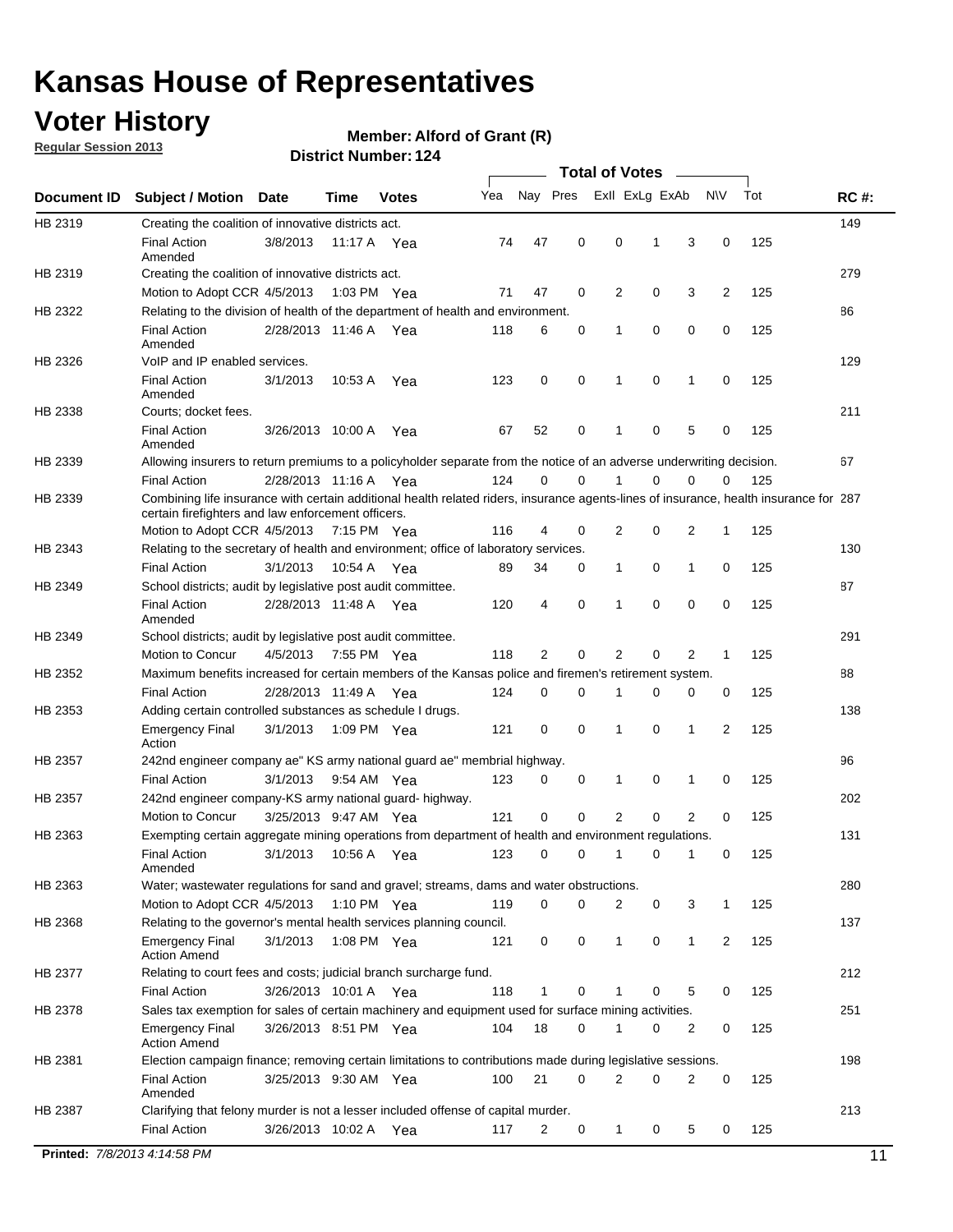## **Voter History**

**Member: Alford of Grant (R)** 

**Regular Session 2013**

|                 |                                                                                                                                                                                                                                                  |                       |             |              |     |              |          | <b>Total of Votes</b> |   |   |              |     |             |
|-----------------|--------------------------------------------------------------------------------------------------------------------------------------------------------------------------------------------------------------------------------------------------|-----------------------|-------------|--------------|-----|--------------|----------|-----------------------|---|---|--------------|-----|-------------|
| Document ID     | Subject / Motion Date                                                                                                                                                                                                                            |                       | Time        | <b>Votes</b> | Yea | Nay Pres     |          | Exll ExLg ExAb        |   |   | <b>NV</b>    | Tot | <b>RC#:</b> |
| HB 2389         | Capital murder; notice of intent to seek the death penalty.                                                                                                                                                                                      |                       |             |              |     |              |          |                       |   |   |              |     | 214         |
|                 | <b>Final Action</b>                                                                                                                                                                                                                              | 3/26/2013 10:03 A     |             | Yea          | 118 | 1            | 0        | 1                     | 0 | 5 | 0            | 125 |             |
| HB 2391         | School finance; amount of tax levy authorized to finance ancillary school facilities.                                                                                                                                                            |                       |             |              |     |              |          |                       |   |   |              |     | 237         |
|                 | <b>Emergency Final</b><br><b>Action Amend</b>                                                                                                                                                                                                    | 3/26/2013 8:30 PM Nav |             |              | 64  | 57           | 0        | 1                     | 0 | 2 | 1            | 125 |             |
| HB 2391         | Senate Substitute for HB 2391 by Committee on Ways and Means - Creating the joint committee on uniform educational<br>standards oversight.                                                                                                       |                       |             |              |     |              |          |                       |   |   |              |     | 321         |
|                 | Sub Motion to Concur 6/1/2013                                                                                                                                                                                                                    |                       | 10:06 P     | Nav          | 55  | 58           | 0        | 0                     | 0 | 6 | 6            | 125 |             |
| HB 2396         | Allowing the secretary of administration to identify state owned real property as surplus property and establishing an appeals 253<br>process of such identification; also amending procedures for the disposition of state surplus real estate. |                       |             |              |     |              |          |                       |   |   |              |     |             |
|                 | <b>Emergency Final</b><br>Action Amend                                                                                                                                                                                                           | 3/26/2013 8:53 PM Yea |             |              | 122 | 0            | 0        |                       | 0 | 2 | 0            | 125 |             |
| HB 2403         | Issuing \$1,500,000,000 of pension obligation bonds to finance a portion of the unfunded actuarial liability of KPERS.                                                                                                                           |                       |             |              |     |              |          |                       |   |   |              |     | 236         |
|                 | <b>Final Action</b><br>Amended                                                                                                                                                                                                                   | 3/26/2013 8:29 PM Yea |             |              | 73  | 49           | 0        | 1                     | 0 | 2 | 0            | 125 |             |
| <b>HCR 5014</b> | Urging approval of the Presidential Permit application allowing the construction and operation of the TransCanada Keystone<br>XL Pipeline.                                                                                                       |                       |             |              |     |              |          |                       |   |   |              |     | 215         |
|                 | <b>Final Action</b>                                                                                                                                                                                                                              | 3/26/2013 10:05 A     |             | Yea          | 108 | 11           | 0        |                       | 0 | 5 | 0            | 125 |             |
| HR 6004         | Rules of House of Representatives, permanent rules of the 2013-2014 biennium.                                                                                                                                                                    |                       |             |              |     |              |          |                       |   |   |              |     | 4           |
|                 | <b>Final Action</b><br>Amended                                                                                                                                                                                                                   | 1/28/2013 11:09 A     |             | Yea          | 82  | 40           | 0        | 0                     | 0 | 3 | 0            | 125 |             |
| SB 1            | Legislative Post Audit; periodic audits of the State treasurer and the pooled money investment board.                                                                                                                                            |                       |             |              |     |              |          |                       |   |   |              |     | 216         |
|                 | <b>Final Action</b><br>Amended                                                                                                                                                                                                                   | 3/26/2013 10:06 A     |             | Yea          | 118 | 1            | 0        | 1                     | 0 | 5 | 0            | 125 |             |
| SB 16           | Kansas racketeer influenced and corrupt organization act, criminal street gangs.                                                                                                                                                                 |                       |             |              |     |              |          |                       |   |   |              |     | 217         |
|                 | <b>Final Action</b><br>Amended                                                                                                                                                                                                                   | 3/26/2013 10:12 A Yea |             |              | 74  | 45           | 0        | 1                     | 0 | 5 | 0            | 125 |             |
| SB 20           | Civil procedure; temporary restraining orders and poverty affidavits.                                                                                                                                                                            |                       |             |              |     |              |          |                       |   |   |              |     | 190         |
|                 | <b>Final Action</b><br>Amended                                                                                                                                                                                                                   | 3/22/2013 11:15 A     |             | Yea          | 119 | 0            | 0        | 2                     | 0 | 3 | 1            | 125 |             |
| SB 20           | Civil procedure; temporary restraining orders and poverty affidavits.                                                                                                                                                                            |                       |             |              |     |              |          |                       |   |   |              |     | 304         |
|                 | Motion to adopt CCR 5/9/2013                                                                                                                                                                                                                     |                       | 2:21 PM Yea |              | 119 | $\mathbf{1}$ | 0        | 1                     | 0 | 4 | 0            | 125 |             |
| SB 21           | Firearms; criminal possession of a firearm; expungement; personal and family protection act.                                                                                                                                                     |                       |             |              |     |              |          |                       |   |   |              |     | 255         |
|                 | <b>Emergency Final</b><br>Action                                                                                                                                                                                                                 | 3/26/2013 8:56 PM Yea |             |              | 119 | 3            | 0        |                       | 0 | 2 | 0            | 125 |             |
| SB 23           | Continuation of statewide tax levy for public schools.                                                                                                                                                                                           |                       |             |              |     |              |          |                       |   |   |              |     | 243         |
|                 | <b>Emergency Final</b><br><b>Action Amend</b>                                                                                                                                                                                                    | 3/26/2013 8:38 PM Yea |             |              | 122 | 0            | 0        | 1                     | 0 | 2 | 0            | 125 |             |
| <b>SB 23</b>    | School districts; sttewide tax levy for public schools; school finance amendments.                                                                                                                                                               |                       |             |              |     |              |          |                       |   |   |              |     | 296         |
|                 | Motion to Adopt CCR 4/5/2013 9:32 PM Yea                                                                                                                                                                                                         |                       |             |              | 119 | 1            | 0        | 2                     | 0 | 2 | 1            | 125 |             |
| <b>SB 24</b>    | Insurance - Risk-based capital requirements for property, casualty and life insurance companies.                                                                                                                                                 |                       |             |              |     |              |          |                       |   |   |              |     | 204         |
|                 | <b>Final Action</b>                                                                                                                                                                                                                              | 3/26/2013 9:50 AM Yea |             |              | 119 | 0            | 0        |                       | 0 | 5 | 0            | 125 |             |
| SB 25           | Insurance-Risk-based capital requirements for health organizations.                                                                                                                                                                              |                       |             |              |     |              |          |                       |   |   |              |     | 205         |
|                 | <b>Final Action</b>                                                                                                                                                                                                                              | 3/26/2013 9:51 AM Yea |             |              | 119 | 0            | 0        | 1                     | 0 | 5 | 0            | 125 |             |
| SB 27           | Eligibility of students under the military service scholarship program act.<br><b>Final Action</b>                                                                                                                                               | 3/19/2013 10:35 A Yea |             |              | 123 | 0            | 0        |                       | 0 | 1 | 0            | 125 | 166         |
|                 | Amended                                                                                                                                                                                                                                          |                       |             |              |     |              |          |                       |   |   |              |     |             |
| SB 28           | Authorizing the division of emergency management within the adjutant general's department to accept certain real property.                                                                                                                       |                       |             |              |     |              |          |                       |   |   |              |     | 184         |
|                 | <b>Final Action</b>                                                                                                                                                                                                                              | 3/21/2013 11:22 A Yea |             |              | 121 | 0            | $\Omega$ | 1                     | 0 | 3 | $\Omega$     | 125 |             |
| SB 37           | Kansas home inspectors professional competence and financial responsibility act.                                                                                                                                                                 |                       |             |              |     |              |          |                       |   |   |              |     | 218         |
|                 | <b>Final Action</b>                                                                                                                                                                                                                              | 3/26/2013 10:14 A Yea |             |              | 102 | 17           | 0        | 1                     | 0 | 5 | 0            | 125 |             |
| SB 51           | Health insurance coverage for bankers association.                                                                                                                                                                                               |                       |             |              |     |              |          |                       | 0 | 3 | $\mathbf{1}$ | 125 | 189         |
|                 | <b>Final Action</b>                                                                                                                                                                                                                              | 3/22/2013 11:14 A Yea |             |              | 119 | 0            | 0        | 2                     |   |   |              |     |             |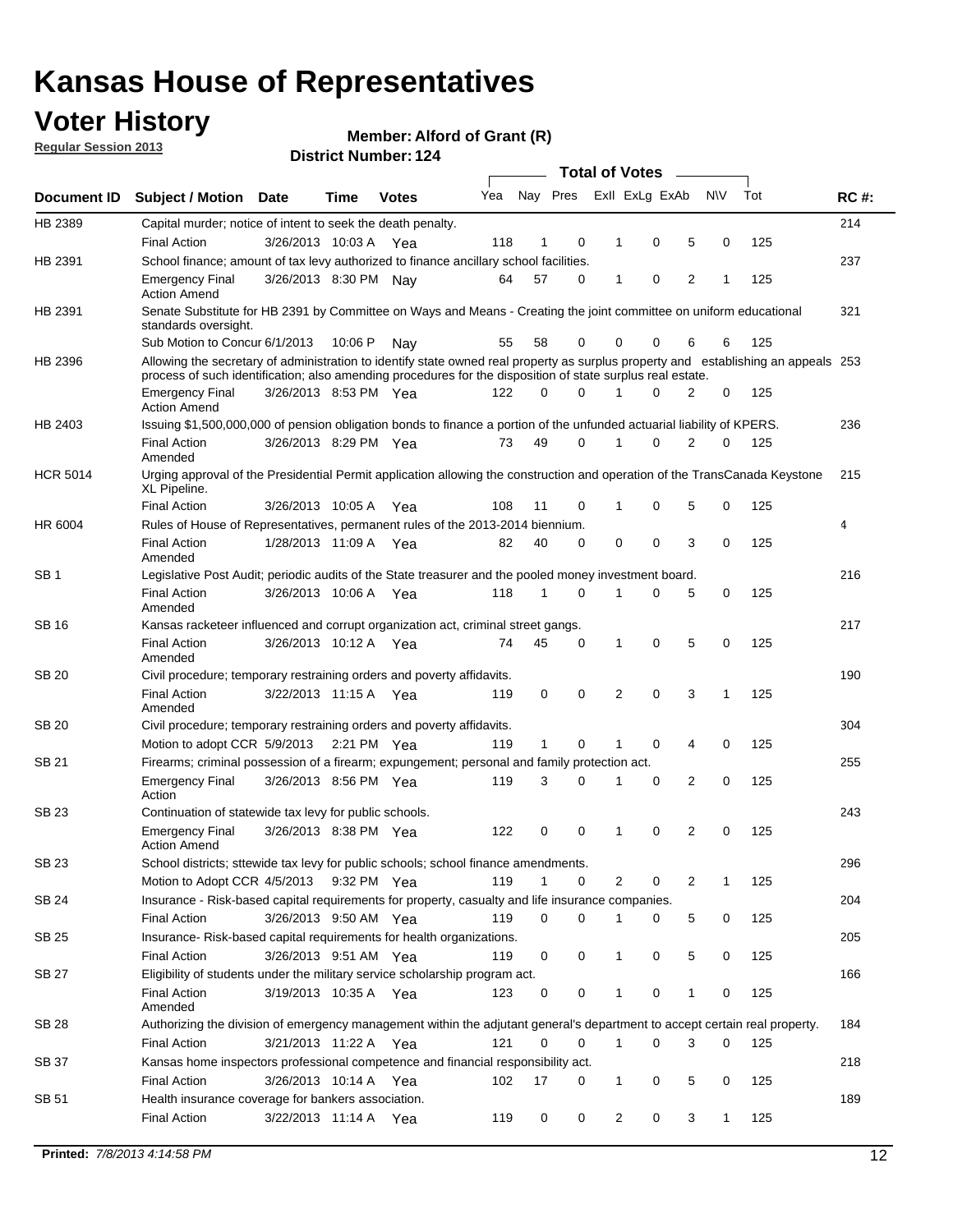## **Voter History**

**Member: Alford of Grant (R)** 

**Regular Session 2013**

|              |                                                                                                                                                                                                                                                                                                                                                                                                         |                                                                                                                   | <b>Total of Votes</b> |              |     |             |          |                |   |                |           |     |             |
|--------------|---------------------------------------------------------------------------------------------------------------------------------------------------------------------------------------------------------------------------------------------------------------------------------------------------------------------------------------------------------------------------------------------------------|-------------------------------------------------------------------------------------------------------------------|-----------------------|--------------|-----|-------------|----------|----------------|---|----------------|-----------|-----|-------------|
| Document ID  | <b>Subject / Motion</b>                                                                                                                                                                                                                                                                                                                                                                                 | <b>Date</b>                                                                                                       | Time                  | <b>Votes</b> | Yea | Nay Pres    |          | Exll ExLg ExAb |   |                | <b>NV</b> | Tot | <b>RC#:</b> |
| SB 52        | Mortgage interest rate cap increase.                                                                                                                                                                                                                                                                                                                                                                    |                                                                                                                   |                       |              |     |             |          |                |   |                |           |     | 238         |
|              | <b>Emergency Final</b><br>Action                                                                                                                                                                                                                                                                                                                                                                        | 3/26/2013 8:32 PM Yea                                                                                             |                       |              | 120 | 2           | 0        | 1              | 0 | 2              | 0         | 125 |             |
| SB 56        | commissioners.                                                                                                                                                                                                                                                                                                                                                                                          | Transferring the recognition of county fair associations from the secretary of agriculture to the board of county |                       |              |     |             |          |                |   |                |           |     |             |
|              | <b>Final Action</b><br>Amended                                                                                                                                                                                                                                                                                                                                                                          | 3/22/2013 11:21 A                                                                                                 |                       | Yea          | 119 | $\mathbf 0$ | 0        | $\overline{2}$ | 0 | 3              | 1         | 125 |             |
| <b>SB 57</b> | Substitute for SB 57 by Committee on Agriculture - Agriculture; powers and duties of the department of agriculture relating to<br>poultry improvement plan and domesticated deer.                                                                                                                                                                                                                       |                                                                                                                   |                       |              |     |             |          |                |   |                |           |     | 192         |
|              | Final Action Sub Bill 3/22/2013 11:24 A Yea<br>Amended                                                                                                                                                                                                                                                                                                                                                  |                                                                                                                   |                       |              | 79  | 40          | 0        | 2              | 0 | 3              | -1        | 125 |             |
| SB 57        | Substitute for SB 57 by Committee on Agriculture - Agriculture; powers and duties of the department of agriculture relating to<br>poultry improvement plan, stockyards and domesticated deer.                                                                                                                                                                                                           |                                                                                                                   |                       |              |     |             |          |                |   |                |           |     | 262         |
|              | Motion to adopt CCR 4/4/2013 2:18 PM Yea                                                                                                                                                                                                                                                                                                                                                                |                                                                                                                   |                       |              | 80  | 42          | 0        | 1              | 0 | 2              | 0         | 125 |             |
| SB 58        | Sentencing for unlawful manufacturing of controlled substances.                                                                                                                                                                                                                                                                                                                                         |                                                                                                                   |                       |              |     |             |          |                |   |                |           |     | 219         |
|              | <b>Final Action</b>                                                                                                                                                                                                                                                                                                                                                                                     | 3/26/2013 10:15 A                                                                                                 |                       | Yea          | 119 | 0           | 0        | 1              | 0 | 5              | 0         | 125 |             |
| SB 59        | Attorney general; reward for information.                                                                                                                                                                                                                                                                                                                                                               |                                                                                                                   |                       |              |     |             |          |                |   |                |           |     | 193         |
|              | <b>Final Action</b>                                                                                                                                                                                                                                                                                                                                                                                     | 3/22/2013 11:25 A                                                                                                 |                       | Yea          | 119 | $\mathbf 0$ | 0        | 2              | 0 | 3              | 1         | 125 |             |
| SB 62        | Making gas pipeline safety terminology consistent with federal regulations.                                                                                                                                                                                                                                                                                                                             |                                                                                                                   |                       |              |     |             |          |                |   |                |           |     | 163         |
|              | <b>Final Action</b>                                                                                                                                                                                                                                                                                                                                                                                     | 3/19/2013 10:32 A                                                                                                 |                       | Yea          | 123 | 0           | 0        | 1              | 0 | 1              | 0         | 125 |             |
| SB 63        | Elections; voting crimes, penalties and prosecution.                                                                                                                                                                                                                                                                                                                                                    |                                                                                                                   |                       |              |     |             |          |                |   |                |           |     | 246         |
|              | <b>Emergency Final</b><br><b>Action Amend</b>                                                                                                                                                                                                                                                                                                                                                           | 3/26/2013 8:42 PM Nav                                                                                             |                       |              | 69  | 53          | 0        | 1              | 0 | $\overline{2}$ | 0         | 125 |             |
| SB 68        | Driver's license examinations; locations.                                                                                                                                                                                                                                                                                                                                                               |                                                                                                                   |                       |              |     |             |          |                |   |                |           |     | 220         |
|              | <b>Final Action</b>                                                                                                                                                                                                                                                                                                                                                                                     | 3/26/2013 10:16 A                                                                                                 |                       | Yea          | 116 | 3           | 0        | 1              | 0 | 5              | 0         | 125 |             |
| SB 69        | Motor vehicles; vehicle registration and license plates.                                                                                                                                                                                                                                                                                                                                                |                                                                                                                   |                       |              |     | 6           | 0        |                |   |                | 0         |     | 167         |
| SB 74        | <b>Final Action</b>                                                                                                                                                                                                                                                                                                                                                                                     | 3/19/2013 10:37 A                                                                                                 |                       | Yea          | 117 |             |          | 1              | 0 | 1              |           | 125 | 221         |
|              | Prison-made goods act; prohibiting prisoner production of manufactured or modular homes.<br><b>Final Action</b>                                                                                                                                                                                                                                                                                         | 3/26/2013 10:19 A                                                                                                 |                       |              | 87  | 32          | 0        | 1              | 0 | 5              | 0         | 125 |             |
| SB 75        | Record requirements and civil penalties relating to sales of plastic bulk merchandise containers.                                                                                                                                                                                                                                                                                                       |                                                                                                                   |                       | Yea          |     |             |          |                |   |                |           |     | 222         |
|              | <b>Final Action</b>                                                                                                                                                                                                                                                                                                                                                                                     | 3/26/2013 10:21 A                                                                                                 |                       | Yea          | 101 | 18          | 0        | 1              | 0 | 5              | 0         | 125 |             |
| SB 81        | Open records; requests for criminal justice information; restriction of certain officials' information from publicly accessible                                                                                                                                                                                                                                                                         |                                                                                                                   |                       |              |     |             |          |                |   |                |           |     | 194         |
|              | records.<br><b>Final Action</b>                                                                                                                                                                                                                                                                                                                                                                         | 3/22/2013 11:27 A                                                                                                 |                       | Yea          | 119 | 0           | 0        | 2              | 0 | 3              | 1         | 125 |             |
|              | Amended                                                                                                                                                                                                                                                                                                                                                                                                 |                                                                                                                   |                       |              |     |             |          |                |   |                |           |     |             |
| SB 83        | House Substitute for SB 83 by Committee on Taxation - Income tax deductions and modifications; severance tax; sales tax;<br>delinquent tax liabilities.                                                                                                                                                                                                                                                 |                                                                                                                   |                       |              |     |             |          |                |   |                |           |     | 187         |
|              | Final Action Sub Bill 3/21/2013 11:30 A Yea                                                                                                                                                                                                                                                                                                                                                             |                                                                                                                   |                       |              | 96  | 25          | 0        | $\mathbf{1}$   | 0 | 3              | 0         | 125 |             |
| SB 83        | House Substitute for SB 83 by Committee on Taxation--Income tax deductions and modifications; severance tax; sales tax and 260<br>compensating use tax, preseumptions relating to nexus; property tax, exemptions, new automobile manufacturinge property;<br>taxation of watercraft; leased commercial and industrial property appeals; correction of clerical errors.<br>Motion to adopt CCR 4/3/2013 |                                                                                                                   | 10:35 A Yea           |              | 104 | 15          | $\Omega$ | $\mathbf{1}$   | 0 | 3              | 2         | 125 |             |
| SB 84        | House Substitute for SB 84 by Committee on Taxation - Reduction to state income tax rates based on selected actual state                                                                                                                                                                                                                                                                                |                                                                                                                   |                       |              |     |             |          |                |   |                |           |     | 188         |
|              | general fund receipts computations; distribution of revenues from sales and compensating use tax; reduction of<br>Final Action Sub Bill 3/21/2013 11:34 A Yea                                                                                                                                                                                                                                           |                                                                                                                   |                       |              | 82  | 39          | 0        |                | 0 | 3              | 0         | 125 |             |
|              | Amended                                                                                                                                                                                                                                                                                                                                                                                                 |                                                                                                                   |                       |              |     |             |          |                |   |                |           |     |             |
| SB 84        | House Substitute for SB 84 -- Reduction to state income tax rates based on selected actual state general fund receipts<br>computations; reduction of itemized deductions.                                                                                                                                                                                                                               |                                                                                                                   |                       |              |     |             |          |                |   |                |           |     | 317         |
|              | Motion to adopt CCR 5/28/2013 2:32 PM Yea                                                                                                                                                                                                                                                                                                                                                               |                                                                                                                   |                       |              | 42  | 71          | 0        | 1              | 0 | 9              | 2         | 125 |             |
| SB 84        | House Substitute for SB 84 -- Reduction to state income tax rates based on selected actual state general fund receipts<br>computations; reduction of itemized deductions.                                                                                                                                                                                                                               |                                                                                                                   |                       |              |     |             |          |                |   |                |           |     | 319         |
|              | Motion to adopt CCR 5/30/2013 9:14 PM Nay                                                                                                                                                                                                                                                                                                                                                               |                                                                                                                   |                       |              | 18  | 94          | 0        | 1              | 0 | 9              | 3         | 125 |             |
| SB 85        | Motor vehicle insurance; providing proof of insurance by cellular phone or portable electronic device.<br><b>Final Action</b>                                                                                                                                                                                                                                                                           | 3/20/2013 10:25 A Yea                                                                                             |                       |              | 123 | $\Omega$    | 0        | 1              | 0 | 1              | 0         | 125 | 175         |
|              |                                                                                                                                                                                                                                                                                                                                                                                                         |                                                                                                                   |                       |              |     |             |          |                |   |                |           |     |             |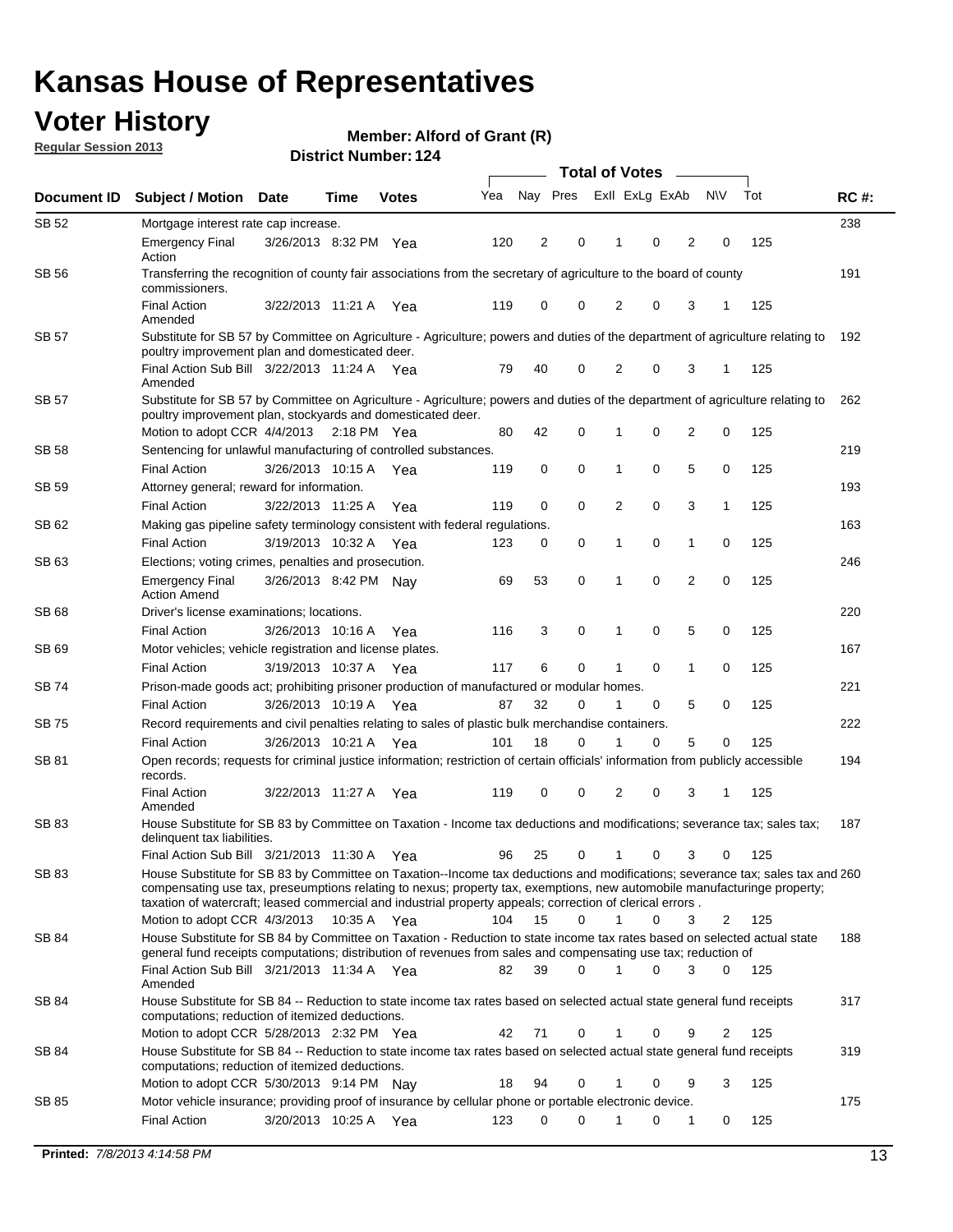## **Voter History**

**Regular Session 2013**

### **Member: Alford of Grant (R)**

|                    |                                                                                                       |                       |             | רצו הסטוווטנו ועוווסוש |     |              |              | <b>Total of Votes</b> |                |                |                |              |     |             |
|--------------------|-------------------------------------------------------------------------------------------------------|-----------------------|-------------|------------------------|-----|--------------|--------------|-----------------------|----------------|----------------|----------------|--------------|-----|-------------|
| <b>Document ID</b> | <b>Subject / Motion</b>                                                                               | <b>Date</b>           | <b>Time</b> | <b>Votes</b>           | Yea |              | Nay Pres     |                       |                | Exll ExLg ExAb |                | <b>NV</b>    | Tot | <b>RC#:</b> |
| <b>SB 88</b>       | Increasing the children's advocacy center assessment fee.                                             |                       |             |                        |     |              |              |                       |                |                |                |              |     | 223         |
|                    | <b>Final Action</b><br>Amended                                                                        | 3/26/2013 10:22 A Yea |             |                        | 118 | $\mathbf{1}$ | 0            |                       | $\mathbf 1$    | 0              | 5              | 0            | 125 |             |
| SB 96              | Motor vehicles; counties with multiple registration facilities; additional registration fee.          |                       |             |                        |     |              |              |                       |                |                |                |              |     | 224         |
|                    | <b>Final Action</b><br>Amended                                                                        | 3/26/2013 10:24 A     |             | Yea                    | 106 | 12           | 0            |                       | 1              | 0              | 5              | 1            | 125 |             |
| SB 96              | Additional motor vehicle registration fees.                                                           |                       |             |                        |     |              |              |                       |                |                |                |              |     | 263         |
|                    | Motion to adopt CCR 4/4/2013                                                                          |                       | 2:21 PM Yea |                        | 114 | 8            | 0            |                       | 1              | 0              | $\overline{2}$ | 0            | 125 |             |
| SB 102             | Requiring the state treasurer to provide a list of daily deposits to the secretary of administration. |                       |             |                        |     |              |              |                       |                |                |                |              |     | 195         |
|                    | <b>Final Action</b><br>Amended                                                                        | 3/22/2013 11:28 A     |             | Yea                    | 119 | 0            | 0            |                       | 2              | 0              | 3              | 1            | 125 |             |
| SB 102             | Enacting the second amendment protection act.                                                         |                       |             |                        |     |              |              |                       |                |                |                |              |     | 295         |
|                    | Motion to Adopt CCR 4/5/2013                                                                          |                       | 9:20 PM Yea |                        | 96  | 24           | 0            |                       | $\overline{2}$ | 0              | $\overline{2}$ | 1            | 125 |             |
| SB 111             | Establishing Native American legislative day at the capitol; awarding of high school diplomas.        |                       |             |                        |     |              |              |                       |                |                |                |              |     | 245         |
|                    | <b>Emergency Final</b><br><b>Action Amend</b>                                                         | 3/26/2013 8:41 PM Yea |             |                        | 122 | 0            | $\Omega$     |                       |                | 0              | $\overline{2}$ | 0            | 125 |             |
| SB 113             | Credit unions; changes in certain loan limitations.                                                   |                       |             |                        |     |              |              |                       |                |                |                |              |     | 234         |
|                    | <b>Emergency Final</b><br>Action                                                                      | 3/26/2013 8:25 PM Yea |             |                        | 122 | 0            | 0            |                       | 1              | $\mathbf 0$    | $\overline{2}$ | 0            | 125 |             |
| <b>SB 118</b>      | Relating to law enforcement reporting and investigation of missing persons.                           |                       |             |                        |     |              |              |                       |                |                |                |              |     | 225         |
|                    | <b>Final Action</b>                                                                                   | 3/26/2013 10:25 A     |             | Yea                    | 119 | 0            | 0            |                       | 1              | 0              | 5              | 0            | 125 |             |
| SB 120             | Enacting the Kansas farmers' market promotion act.                                                    |                       |             |                        |     |              |              |                       |                |                |                |              |     | 196         |
|                    | <b>Final Action</b><br>Amended                                                                        | 3/22/2013 11:31 A Yea |             |                        | 68  | 51           | 0            |                       | 2              | $\mathbf 0$    | 3              | 1            | 125 |             |
| SB 122             | Kansas administrative procedure act; service of order or notice.                                      |                       |             |                        |     |              |              |                       |                | 226            |                |              |     |             |
|                    | <b>Final Action</b><br>Amended                                                                        | 3/26/2013 10:26 A Yea |             |                        | 119 | 0            | 0            |                       | 1              | 0              | 5              | 0            | 125 |             |
| SB 122             | Elections; unauthorized voting disclosures.                                                           |                       |             |                        |     |              |              |                       |                |                | 286            |              |     |             |
|                    | Motion to Adopt CCR 4/5/2013                                                                          |                       | 6:23 PM     | Yea                    | 89  | 31           | 0            |                       | 2              | 0              | $\overline{2}$ | $\mathbf{1}$ | 125 |             |
| SB 124             | Amending the Kansas restraint of trade act.                                                           |                       |             |                        |     |              |              |                       |                |                |                |              |     | 227         |
|                    | <b>Final Action</b><br>Amended                                                                        | 3/26/2013 10:27 A     |             | Yea                    | 116 | 2            | 1            |                       | 1              | $\mathbf 0$    | 5              | $\mathbf 0$  | 125 |             |
| SB 124             | Amending the Kansas restraint of trade act.                                                           |                       |             |                        |     |              |              |                       |                |                |                |              |     | 273         |
|                    | Motion to Adopt CCR 4/5/2013                                                                          |                       | 11:06 A     | Yea                    | 97  | 23           | 0            |                       | 2              | 0              | $\overline{2}$ | 1            | 125 |             |
| SB 128             | Career technical education incentive program amendments.                                              |                       |             |                        |     |              |              |                       |                |                |                |              |     | 168         |
|                    | <b>Final Action</b><br>Amended                                                                        | 3/19/2013 10:39 A     |             | Yea                    | 123 | 0            | 0            |                       | 1              | 0              | 1              | 0            | 125 |             |
| SB 129             | Bank commissioner; certain fees and hearing costs.                                                    |                       |             |                        |     |              |              |                       |                |                |                |              |     | 254         |
|                    | <b>Emergency Final</b><br><b>Action Amend</b>                                                         | 3/26/2013 8:55 PM Yea |             |                        | 110 | 12           | 0            |                       | 1              | 0              | 2              | 0            | 125 |             |
| SB 129             | Mortgage interest rate cap increase.                                                                  |                       |             |                        |     |              |              |                       |                |                |                |              |     | 272         |
|                    | Motion to Adopt CCR 4/5/2013                                                                          |                       | 10:42 A Yea |                        | 121 | 0            | 0            |                       | 2              | 0              | $\overline{2}$ | 0            | 125 |             |
| SB 135             | Transferring boiler inspection duties from the department of labor to the state fire marshal.         |                       |             |                        |     |              |              |                       |                |                |                |              |     | 228         |
|                    | <b>Final Action</b>                                                                                   | 3/26/2013 10:28 A Yea |             |                        | 114 | 5            | 0            |                       | $\mathbf{1}$   | 0              | 5              | 0            | 125 |             |
| SB 136             | Providing veterans designation on driver's licenses and nondriver identification cards.               |                       |             |                        |     |              |              |                       |                |                |                |              |     | 244         |
|                    | <b>Emergency Final</b><br><b>Action Amend</b>                                                         | 3/26/2013 8:39 PM Yea |             |                        | 119 | 3            | 0            |                       | $\mathbf{1}$   | 0              | $\overline{2}$ | 0            | 125 |             |
| SB 139             | Kansas money transmitter act.                                                                         |                       |             |                        |     |              |              |                       |                |                |                |              |     | 229         |
|                    | <b>Final Action</b>                                                                                   | 3/26/2013 10:30 A Yea |             |                        | 117 | $\mathbf{1}$ | $\mathbf{1}$ |                       | $\mathbf{1}$   | $\mathbf 0$    | 5              | 0            | 125 |             |
| SB 142             | Abortion; concerning civil actions related to abortion.                                               |                       |             |                        |     |              |              |                       |                |                |                |              |     | 241         |
|                    | <b>Emergency Final</b><br>Action                                                                      | 3/26/2013 8:36 PM Yea |             |                        | 89  | 33           | 0            |                       | 1              | 0              | $\overline{2}$ | $\mathbf 0$  | 125 |             |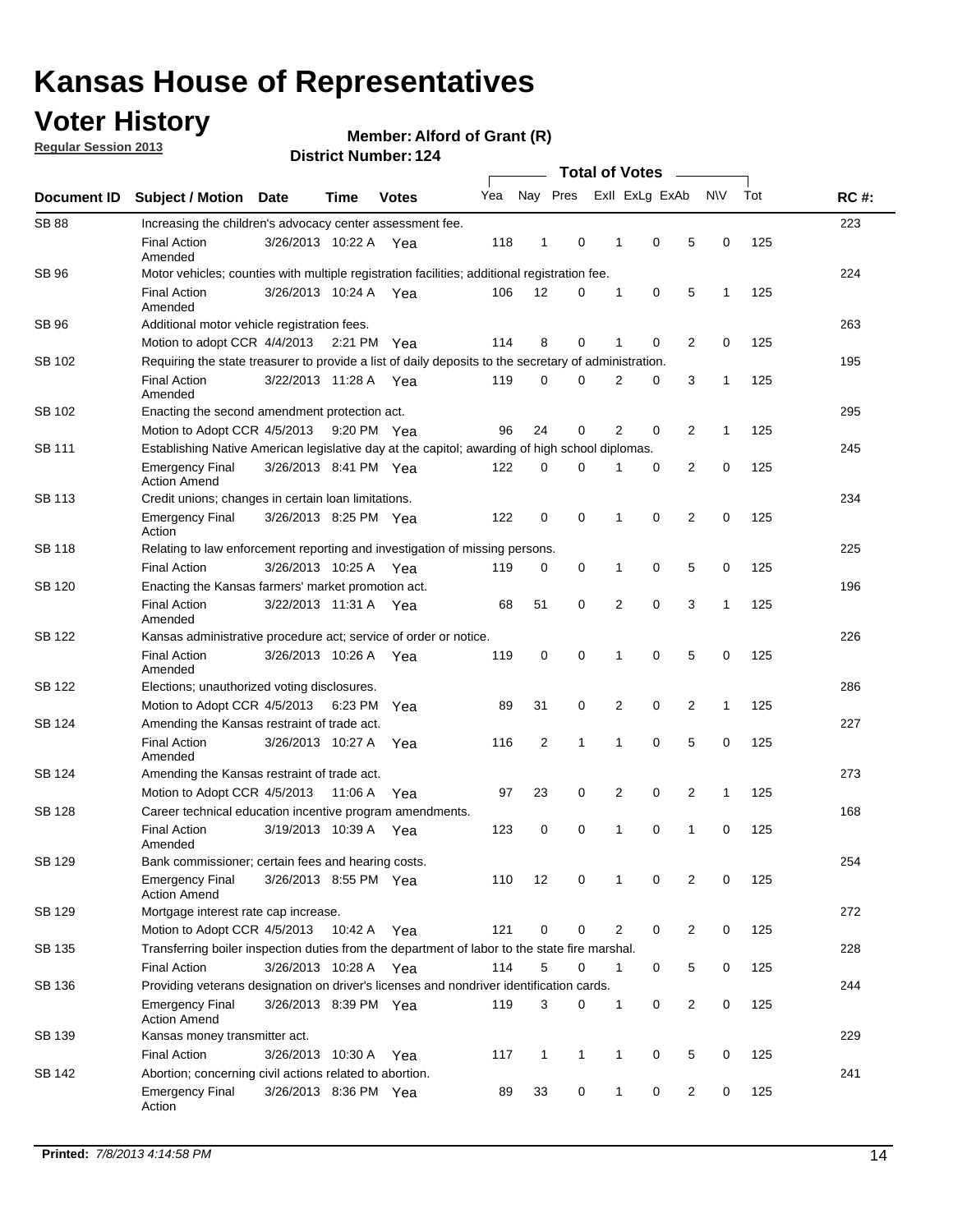## **Voter History**

**Member: Alford of Grant (R)** 

**Regular Session 2013**

|                 |                                                                                                                                                                                                       |                                                                                        |             |              |     |          | <b>Total of Votes</b> |   |                | $\sim$         |           |     |             |
|-----------------|-------------------------------------------------------------------------------------------------------------------------------------------------------------------------------------------------------|----------------------------------------------------------------------------------------|-------------|--------------|-----|----------|-----------------------|---|----------------|----------------|-----------|-----|-------------|
| Document ID     | <b>Subject / Motion Date</b>                                                                                                                                                                          |                                                                                        | Time        | <b>Votes</b> | Yea | Nay Pres |                       |   | Exll ExLg ExAb |                | <b>NV</b> | Tot | <b>RC#:</b> |
| SB 149          | Drug screening for recipients of cash assistance and unemployment benefits.                                                                                                                           |                                                                                        |             |              |     |          |                       |   |                |                |           |     | 239         |
|                 | <b>Emergency Final</b><br><b>Action Amend</b>                                                                                                                                                         | 3/26/2013 8:33 PM Yea                                                                  |             |              | 106 | 16       | 0                     | 1 | 0              | 2              | 0         | 125 |             |
| SB 164          | Relating to the director of vehicles regulating providers of motor vehicle functions.                                                                                                                 |                                                                                        |             |              |     |          |                       |   |                |                |           |     | 247         |
|                 | <b>Emergency Final</b><br><b>Action Amend</b>                                                                                                                                                         | 3/26/2013 8:43 PM Yea                                                                  |             |              | 117 | 5        | 0                     | 1 | 0              | 2              | 0         | 125 |             |
| SB 164          | Relating to the director of vehicles regulating providers of motor vehicle functions.                                                                                                                 |                                                                                        |             |              |     |          |                       |   |                |                |           |     | 268         |
|                 | Motion to adopt CCR 4/4/2013                                                                                                                                                                          |                                                                                        | 5:32 PM Yea |              | 111 | 9        | 0                     | 1 | 0              | 2              | 2         | 125 |             |
| SB 166          |                                                                                                                                                                                                       | Insurers supervision, rehabilitation and liquidation act; derivatives.                 |             |              |     |          |                       |   |                |                |           | 206 |             |
|                 | <b>Final Action</b>                                                                                                                                                                                   | 3/26/2013 9:52 AM Yea                                                                  |             |              | 119 | 0        | 0                     | 1 | 0              | 5              | 0         | 125 |             |
| SB 168          | Limiting nuisance actions against certain agricultural activities.                                                                                                                                    |                                                                                        |             |              |     |          |                       |   |                |                |           |     | 169         |
|                 | <b>Final Action</b><br>Amended                                                                                                                                                                        | 3/19/2013 10:40 A Yea                                                                  |             |              | 111 | 12       | 0                     | 1 | 0              | 1              | 0         | 125 |             |
| SB 168          | Limiting nuisance actions against certain agricultural activities.                                                                                                                                    |                                                                                        |             |              |     |          |                       |   |                |                |           |     | 264         |
|                 | Motion to adopt CCR 4/4/2013                                                                                                                                                                          |                                                                                        | 2:30 PM Yea |              | 110 | 12       | 0                     | 1 | 0              | 2              | 0         | 125 |             |
| <b>SB 171</b>   |                                                                                                                                                                                                       | School districts; amendments to Kansas uniform financial accounting and reporting act. |             |              |     |          |                       |   |                |                | 248       |     |             |
|                 | <b>Emergency Final</b><br><b>Action Amend</b>                                                                                                                                                         | 3/26/2013 8:44 PM Yea                                                                  |             |              | 122 | 0        | 0                     | 1 | 0              | 2              | 0         | 125 |             |
| SB 171          | School districts; amendments to Kansas uniform financial accounting and reporting act.                                                                                                                |                                                                                        |             |              |     |          |                       |   |                |                |           | 285 |             |
|                 | Motion to Adopt CCR 4/5/2013 6:19 PM Nay<br>57<br>2<br>0<br>2<br>125<br>63<br>0<br>1                                                                                                                  |                                                                                        |             |              |     |          |                       |   |                |                |           |     |             |
| SB 171          | Appropriations for FY 2013, FY 2014, FY 2015, FY 2016, FY 2017 and FY 2018 for various state agencies; capital<br>improvement projects; claims against the state.                                     |                                                                                        |             |              |     |          |                       |   |                |                |           |     | 320         |
|                 | Motion to adopt CCR 6/1/2013 4:30 PM Yea                                                                                                                                                              |                                                                                        |             |              | 63  | 51       | 0                     | 0 | 0              | 8              | 3         | 125 |             |
| SB 187          | Establishing the workers compensation and employment security boards nominating committee; administrative law judge<br>appointment; workers compensation appeals board.                               |                                                                                        |             |              |     |          |                       |   |                |                |           | 242 |             |
|                 | <b>Emergency Final</b><br><b>Action Amend</b>                                                                                                                                                         | 3/26/2013 8:37 PM Yea                                                                  |             |              | 88  | 34       | 0                     | 1 | 0              | 2              | 0         | 125 |             |
| SB 187          | Amending workers compensation law provisions; establishing the workers compensation and employment security boards<br>nominating committee; notice requirements; workplace health and safety program. |                                                                                        |             |              |     |          |                       |   |                |                |           | 274 |             |
|                 | Motion to Adopt CCR 4/5/2013 11:26 A Yea                                                                                                                                                              |                                                                                        |             |              | 89  | 31       | 0                     | 2 | 0              | 3              | 0         | 125 |             |
| SB 199          | University of Kansas medical center; midwest center for stem cell therapy.                                                                                                                            |                                                                                        |             |              |     |          |                       |   |                |                |           |     | 235         |
|                 | <b>Emergency Final</b><br><b>Action Amend</b>                                                                                                                                                         | 3/26/2013 8:26 PM Yea                                                                  |             |              | 90  | 32       | 0                     | 1 | 0              | 2              | 0         | 125 |             |
| SB 199          | Health care; stem cell therapy and unused medications.                                                                                                                                                |                                                                                        |             |              |     |          |                       |   |                |                |           |     | 290         |
|                 | Motion to Adopt CCR 4/5/2013                                                                                                                                                                          |                                                                                        | 7:52 PM Yea |              | 90  | 30       | 0                     | 2 | 0              | $\overline{2}$ | 1         | 125 |             |
| SB 216          | Allowing a public building commission to acquire land for a municipal university similar to what such commission is currently<br>allowed to do for any state university.                              |                                                                                        |             |              |     |          |                       |   |                |                |           |     | 185         |
|                 | <b>Final Action</b>                                                                                                                                                                                   | 3/21/2013 11:23 A Yea                                                                  |             |              | 121 | 0        | 0                     | 1 | 0              | 3              | 0         | 125 |             |
| SB 246          | Reconciling amendments to certain statutes.                                                                                                                                                           |                                                                                        |             |              |     |          |                       |   |                |                |           |     | 315         |
|                 | Emergency Final<br>Action                                                                                                                                                                             | 5/23/2013 2:14 PM Yea                                                                  |             |              | 111 | 0        | 0                     | 1 | 0              | 8              | 5         | 125 |             |
| <b>SCR 1604</b> | Joint rules for the Senate and House of Representatives, 2013-2014.                                                                                                                                   |                                                                                        |             |              |     |          |                       |   |                |                |           |     | 5           |
|                 | <b>Final Action</b><br>Amended                                                                                                                                                                        | 1/28/2013 11:12 A Yea                                                                  |             |              | 81  | 41       | 0                     | 0 | 0              | 3              | 0         | 125 |             |
| <b>SCR 1606</b> | Honoring pregnancy maintenance resource centers.                                                                                                                                                      |                                                                                        |             |              |     |          |                       |   |                |                |           |     | 240         |
|                 | <b>Emergency Final</b><br>Action                                                                                                                                                                      | 3/26/2013 8:34 PM Yea                                                                  |             |              | 122 | 0        | 0                     | 1 | 0              | 2              | 0         | 125 |             |